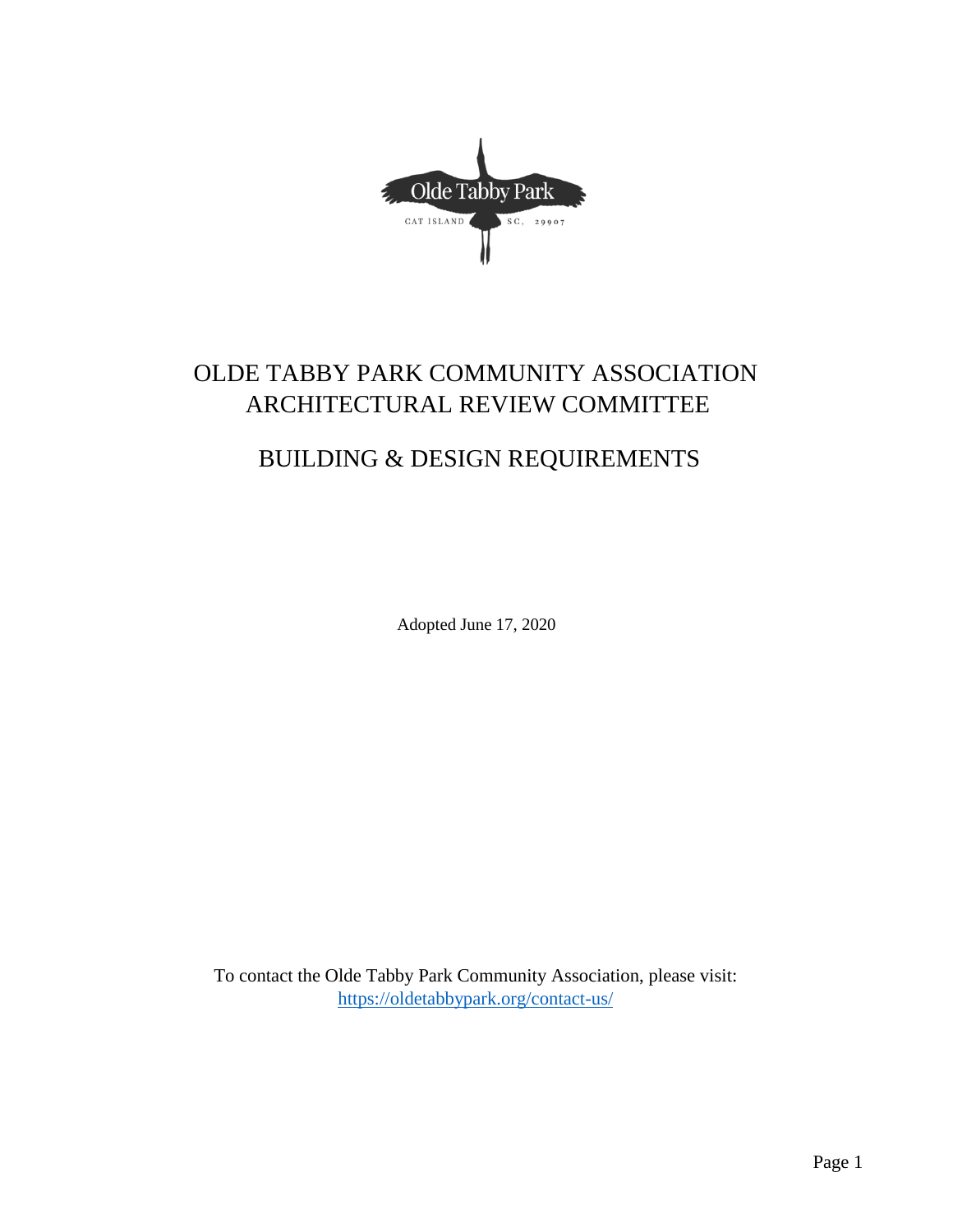## **TABLE OF CONTENTS**

| 1.               |                                                           |  |
|------------------|-----------------------------------------------------------|--|
| A <sub>1</sub>   |                                                           |  |
| B <sub>1</sub>   |                                                           |  |
|                  | 1.                                                        |  |
|                  | $\mathcal{D}_{\alpha}$                                    |  |
|                  | $\mathcal{R}_{\alpha}$                                    |  |
| 2.               |                                                           |  |
| A.               |                                                           |  |
| <b>B.</b>        |                                                           |  |
| $\mathcal{C}$ .  |                                                           |  |
| D.               |                                                           |  |
| E.               |                                                           |  |
| 3.               |                                                           |  |
| A.               |                                                           |  |
| B <sub>1</sub>   |                                                           |  |
| $C_{\cdot}$      |                                                           |  |
| $\overline{4}$ . |                                                           |  |
| A.               |                                                           |  |
| B <sub>1</sub>   |                                                           |  |
| 5.               |                                                           |  |
| A <sub>1</sub>   |                                                           |  |
| <b>B.</b>        |                                                           |  |
| $C_{\cdot}$      |                                                           |  |
| D.               |                                                           |  |
| E.               |                                                           |  |
| $F_{\cdot}$      |                                                           |  |
| G.               | OTPCA ARC CHANGE OR MODIFICATION TO EXISTING RESIDENCE 24 |  |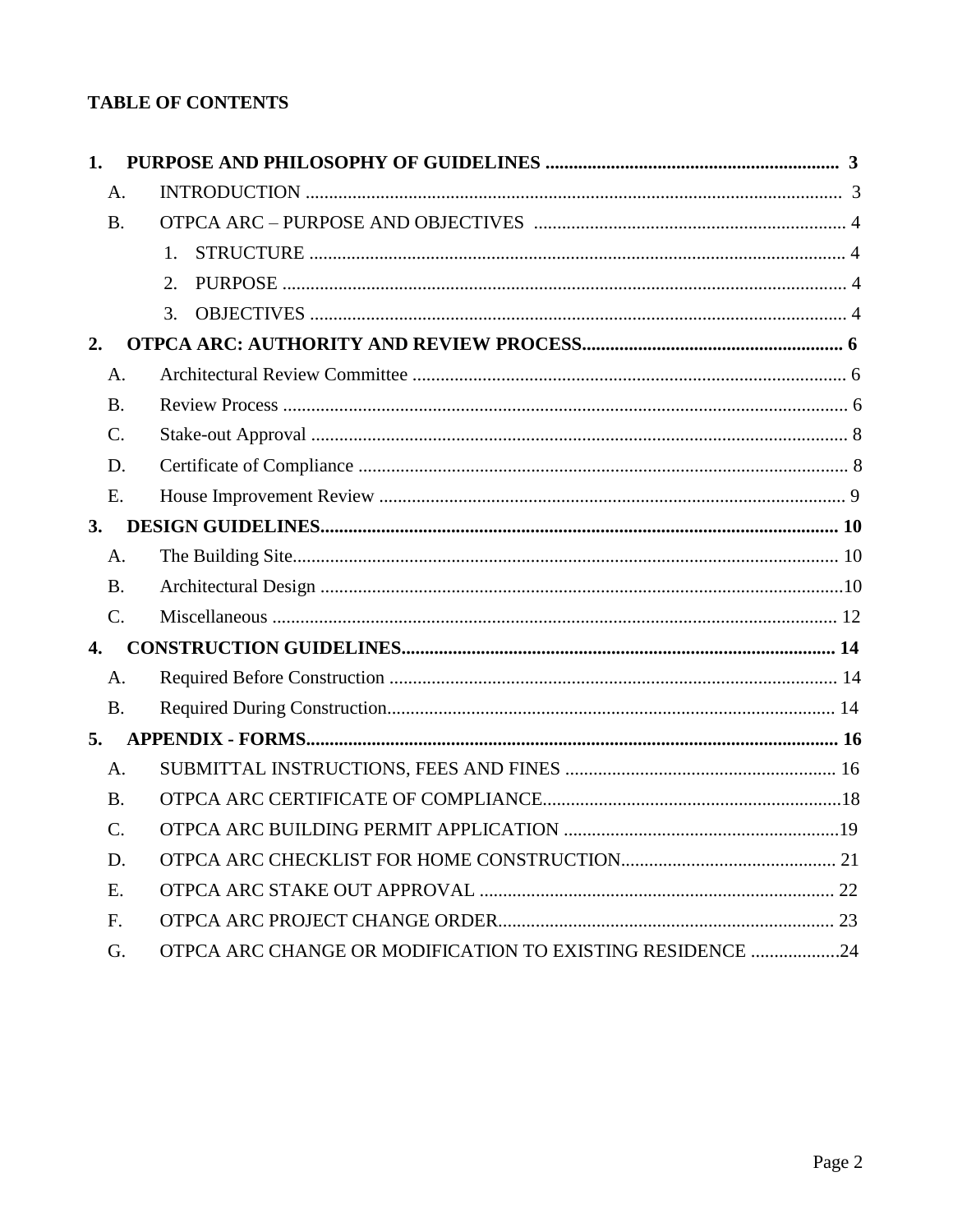## 1. PURPOSE AND PHILOSOPHY OF GUIDELINES

## *A. INTRODUCTION*

#### OLDE TABBY PARK COMMUNITY ASSOCIATION

The Olde Tabby Park Community Association (OTPCA) Architectural Review Committee (OTPCA ARC, or "Committee" herein) would like to welcome you and congratulate you on your decision to become part of the Olde Tabby Park (OTP) Community.

The OTPCA ARC was established in accordance with our Governing Documents; therein you will note that the OTP Board is responsible for acting to preserve the natural beauty of the Community, as a pleasant and desirable environment. With this objective in mind, the OTPCA ARC has developed these Building and Design Requirements to assist the prospective resident and builder in the planning stages of a new home – or the exterior alteration of an existing house.

**Please note** that these Guidelines are applicable to both prospective new home owners in OTP, as well as those who already own property. For example, if you are considering removal of trees (of certain types and sizes) from your property, you need comply with pertinent provisions.

When you plan to build your new home in OTP, or modify the exterior of an existing house, the members of the OTPCA ARC are here to assist you, your builder and landscaper from the planning stages through the end of construction. These Guidelines were created and provided to guide and assist your building or modification processes.

The OTPCA ARC members strongly recommend that you and your builder become familiar with the contents of the Building & Design Requirements as the OTPCA ARC procedures are fully explained herein. The members are aware that you are anxious to begin building, and it is the goal of the OTPCA ARC to make every effort to expedite the review process. The Committee will meet as required and will promptly respond to all inquiries and submittals. The OTPCA ARC recommends you utilize the three-stage submittal process that has been developed to benefit you and your builder. The three stages are:

#### **Concept:**

A critical sketch plan review, which affords early feedback on the proposed design before a significant amount of time and money is invested.

#### **Preliminary:**

Based on input from the Concept plan review, these refined drawings will give you and the OTPCA ARC a definite look at what your home will look like.

#### **Final:**

The submittal of the working drawings to include colors, finishes and landscape plans.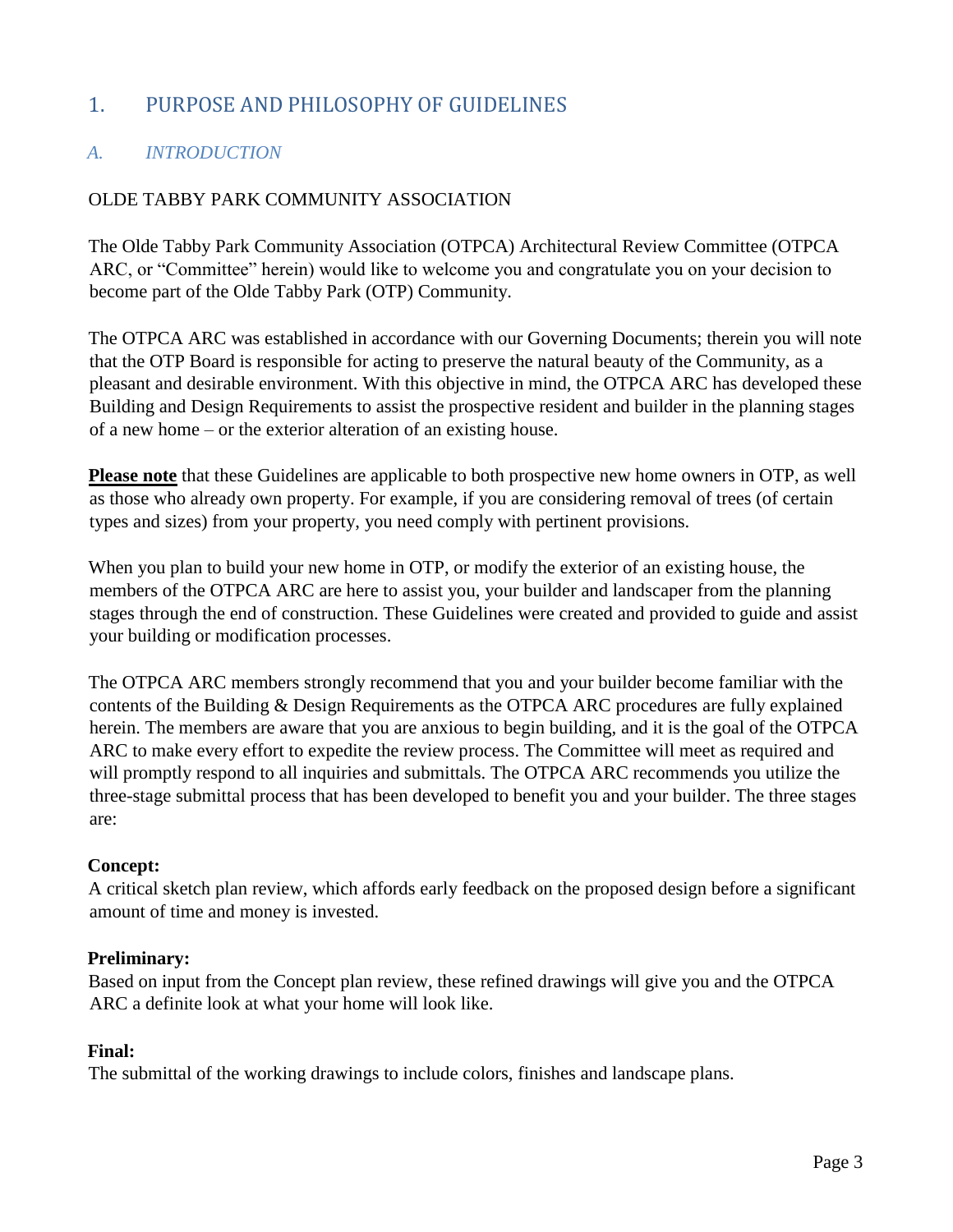If you have any questions while familiarizing yourself with the Building and Design Requirements, or at any other time, please do not hesitate to contact the OTPCA ARC and a member will respond as soon as possible.

#### *B. OTPCA ARC – PURPOSE AND OBJECTIVES*

#### 1. STRUCTURE

The OTPCA ARC serves at the behest of the OTPCA Board. Members of the OTPCA ARC are appointed by the OTPCA Board.

A quorum of the OTPCA ARC will include the Chairperson of the OTPCA ARC, and six (6) additional members. Meetings of the OTPCA ARC will be held as required at the discretion of the Chairperson with at least ten (10) days' notice.

#### 2. PURPOSE

In order to preserve the natural beauty of OTP and its setting, to maintain OTP as a pleasant and desirable environment, to establish and preserve a harmonious design for the community, and to protect and promote the value of property, no building, fence, or sign, or other structure shall be erected, placed or altered until the proposed plans, specifications, exterior color or finish, plot plan (showing the proposed location of each building or structure drives, and parking areas), landscape plan and construction schedule shall have been approved in writing as hereinafter provided.

The OTPCA ARC has been established in accordance with the Governing Documents for the Olde Tabby Park Community, which are posted on the OTP website at [https://oldetabbypark.org/governingdocuments/.](https://oldetabbypark.org/governing-documents/)

#### 3. OBJECTIVES

Architectural and design review shall be directed toward attaining the following objectives for OTP:

- 1. Preventing excessive or unsightly grading, erosion, and siltation of lot, marsh, neighboring properties ditches or any other areas. Preventing indiscriminate earth moving or clearing of property, removal of trees and vegetation which could cause disruption of natural water courses or scar natural landform.
- 2. Ensuring that the location and configuration of structures are visually harmonious with the terrain and vegetation of the residential lot and with surrounding residential lots and structures do not unnecessarily block scenic views from existing structures or tend to dominate any general development or natural landscape.
- 3. Ensuring that the architectural design of structures and the materials and colors are visually harmonious with OTP's overall appearance with surrounding development, with natural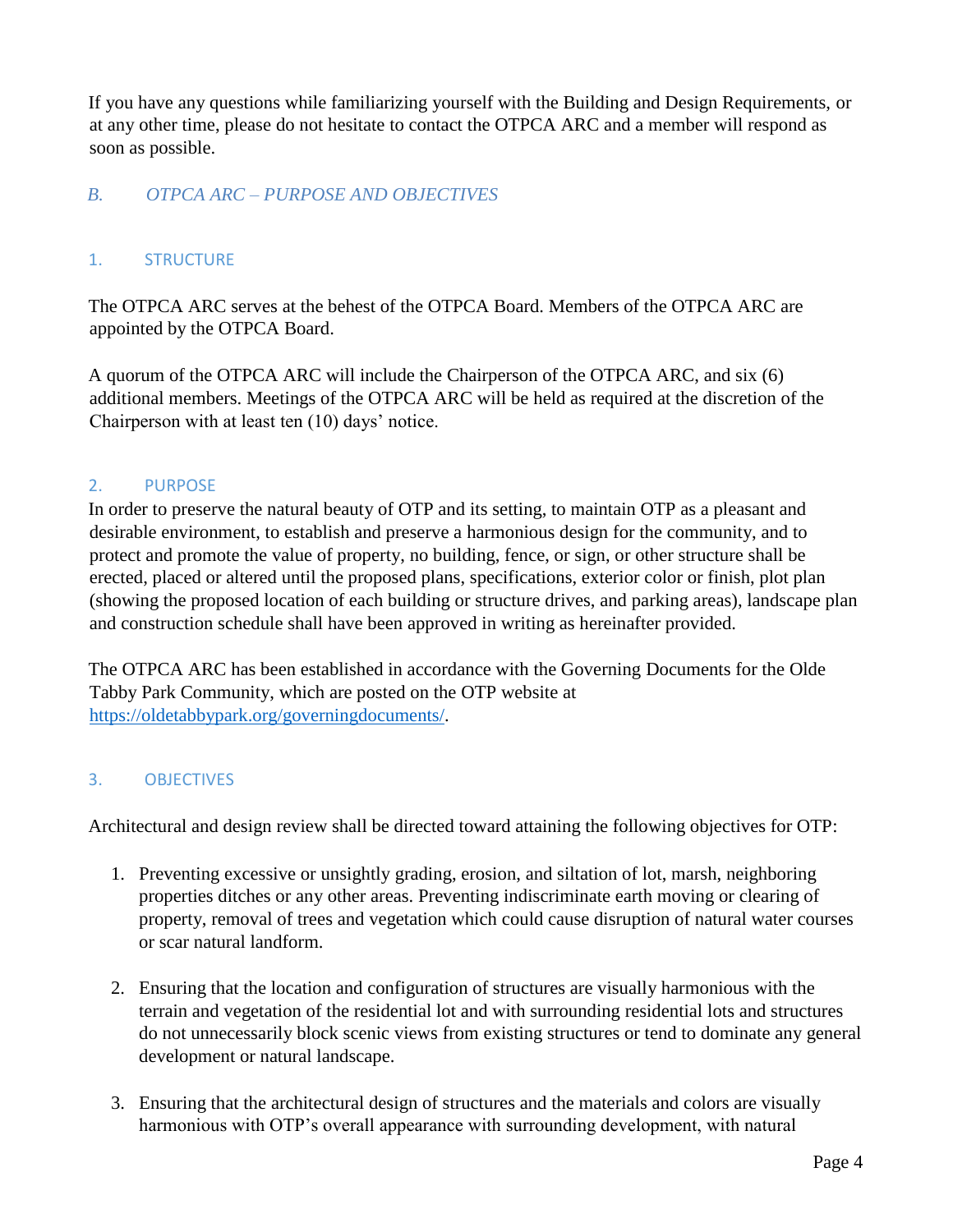landform and native vegetation and with development plans officially approved by the OTPCA ARC.

## 2. OTPCA ARC: AUTHORITY AND REVIEW PROCESS

#### *A. Architectural Review Committee*

The Governing Documents for OTP, which comprehensively address the composition and authority of the OTPCA ARC, are posted to the OTP website at [https://oldetabbypark.org/governing-documents/..](https://oldetabbypark.org/governing-documents/)

OTPCA ARC approval and the issuance of a Building Permit are only the first step in obtaining the necessary agency approvals for construction of a home. Complete sets of construction documents displaying the stamp of approval of the Committee must be submitted to Beaufort County to obtain a county building permit. Neither the OTPCA nor the OTPCA ARC assumes any liability for structural design or damage to adjacent properties during construction.

These guidelines are intended to assist property owners during the design, construction, or improvement of their residence while protecting the property values of all owners. It is the intent of the Committee that the individual property owners and their architect be given the greatest degree of flexibility possible while being committed to maintaining the quality of the neighborhood. As specified in the Governing Documents, these guidelines may be amended from time to time.

#### *B. Review Process*

This process has been established to provide a systematic and uniform review of proposed construction. No site clearing, material deliveries, or construction may begin without first obtaining a Building Permit and stakeout approval.

The procedures of the Beaufort Country Building Department must also be followed. Obviously, submittal of drawings for review must occur early enough so as not to delay the construction schedule. The appropriate Architectural Review Committee application form (Appendix C) must be completed in full and accompany the submittal.

Along with the OTPCAARC application, permit fee and cash bond, if applicable, the following items are required for final review.

- a. Site Plan: A site plan shall be presented at a minimum  $1/8$ " = 1' 0" scale depicting site data which must include the following:
- Property Line description
- Designation of directional north
- Location of house on lot
- Location of all decks and porches
- Drive and walks must include at least two (2) off street parking spaces.
- Setback dimension on all four sides of house.
- Topographic information showing existing and proposed grade contours
- Proposed drainage plan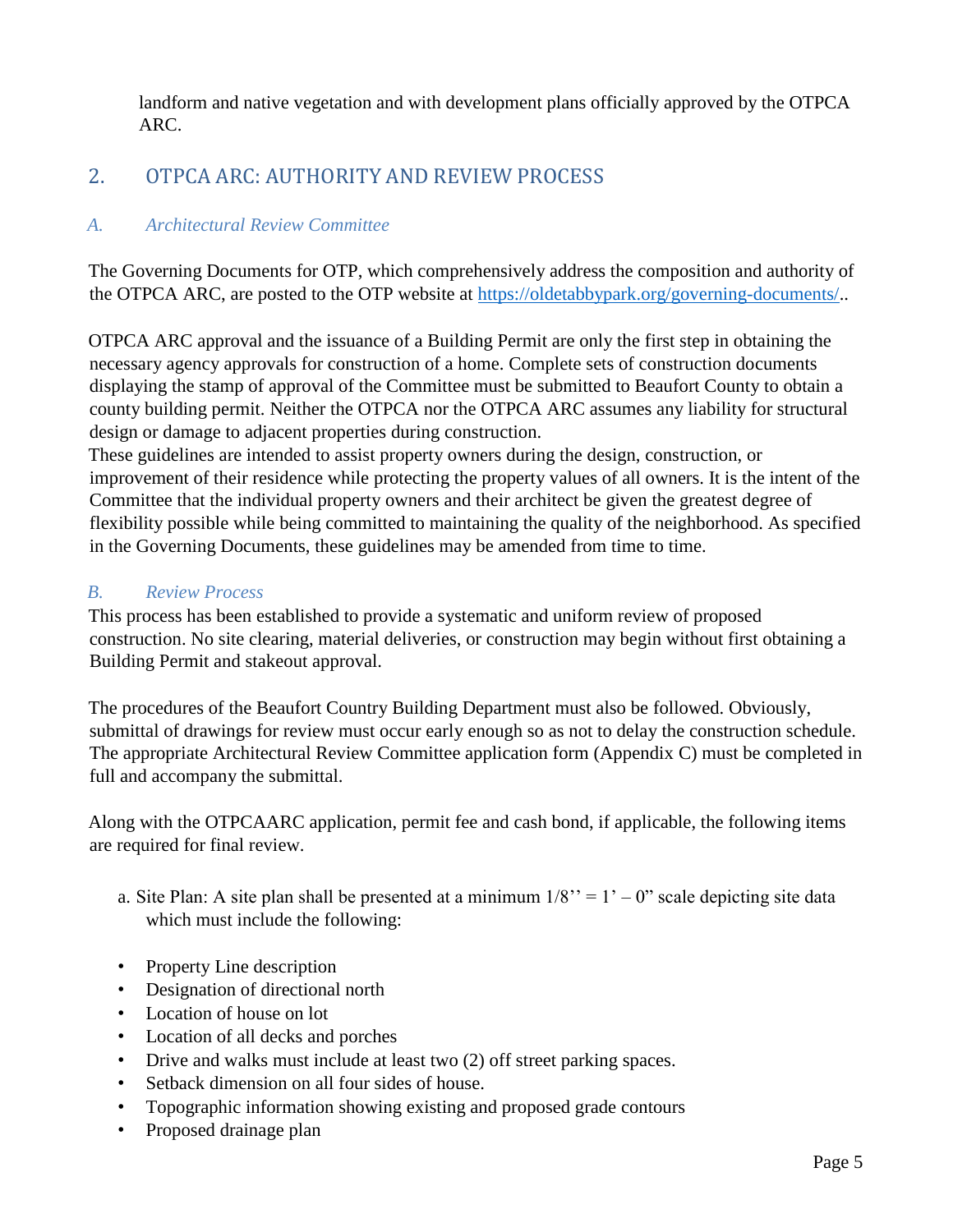- Size, species and location of existing trees to be removed
- All existing easements and rights-of-way Location of screened HVAC and propane tank.
- Percent of lot covered by building footprint.
- b. Landscape Plan: A landscape plan at a minimum  $1/8$ " = 1' 0" scale showing the location of the house, driveway, and walk with proposed landscaping concepts is required. The plan shall indicate all planting including proposed trees.

Trees – A fine not to exceed one thousand dollars (\$1,000.00) may be imposed by the Committee for each tree removed without written permission from the OTPCA ARC.

"No trees measuring two (2) inches or more in diameter at a point two (2) feet above ground level may be removed without the written approval of the Committee, unless located within ten (10) feet of the main dwelling or accessory building or within ten (10) feet of the approved site for such building. The Committee reserves to Itself, Its Successors and assigns, the right and privilege to classify and designate any lot or lots as ecologically sensitive; and, in the discretion of the Committee, to regulate or prohibit the removal of any trees of any size and description located on any lot or lots so designed and classified."

- c. Architectural Plans A complete set of architectural and construction plans (complete with an Architect Seal) at a scale of  $1/4$ " = 1'-0" shall be submitted and must contain the following information:
- Footing and foundation plan
- Floor plan(s)
- Building sections
- Electrical plan
- Elevation of all views
- Details of construction
- Total square feet of enclosed area on each floor
- d. Construction Specifications A full set of specifications must be submitted defining the quality and type of exterior materials not identified on plans.
- e. Exterior Colors Proposed colors of all exterior material including siding, trim, brick, roofing, stucco and lattice must be submitted on actual samples of materials.
- f. Construction Schedule An estimated schedule of construction indicating the dates of commencement and completion must be submitted (maximum of twelve (12) months, including landscaping, for a house and nine (9) months for all other construction).
- g. For the protection of property value of all property owners and for some degree of assurance of quality construction by responsible and professional workers, a builder or general contractor will be required for approval of any house construction. The builder or general contractor must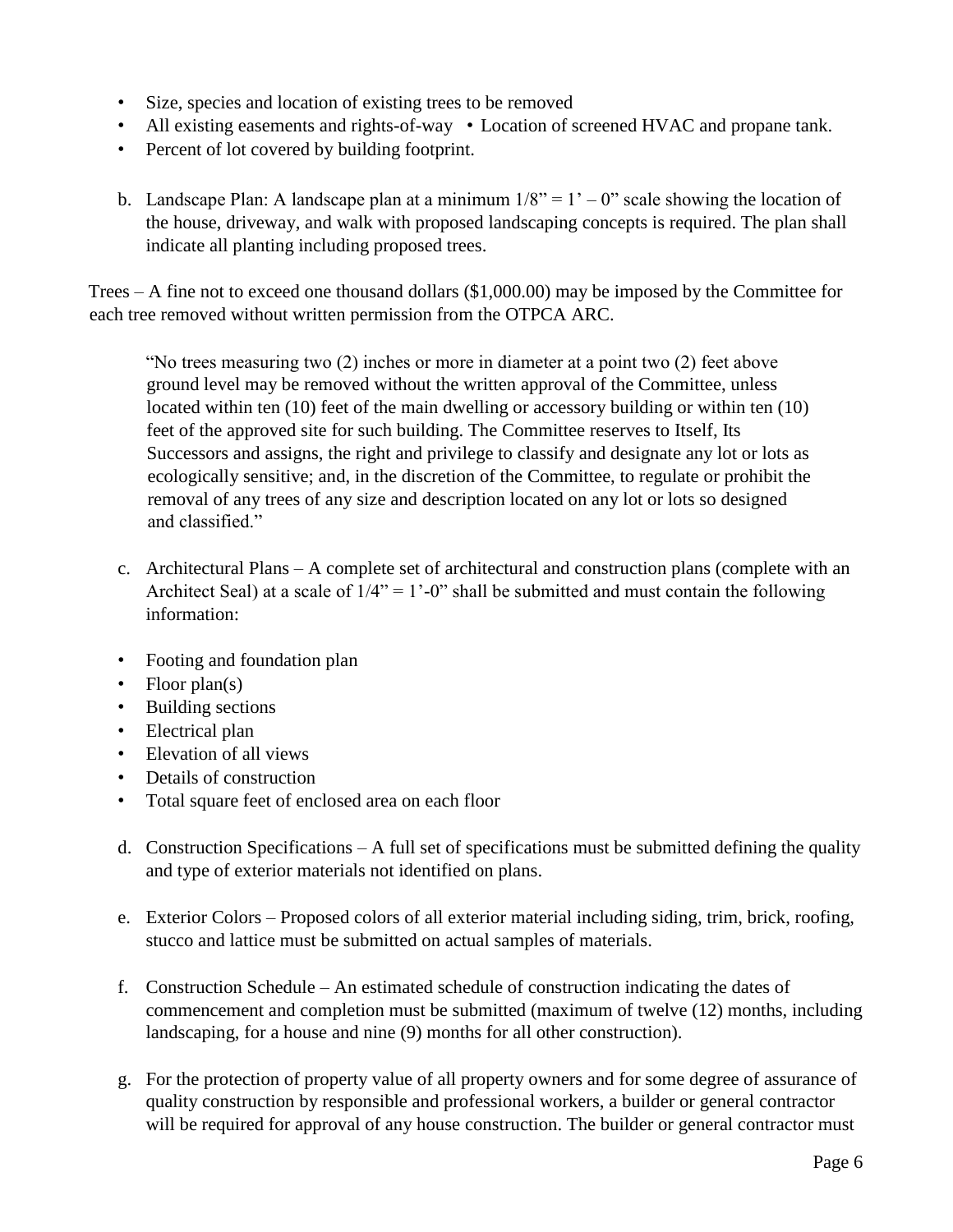be licensed to do business in the state of South Carolina. The name and license number must be provided with the application.

The above information must be submitted in duplicate including all forms and plans. One set of plans will be returned with approval noted for application to Beaufort County for a building permit. The other set of plans will be placed in an OTPCA permanent file. All required documents, fees, and cash bond must be submitted before any action is be taken by the Committee.

The Committee will review these plans and a written reply will be sent to the applicant. The Committee will either grant initial approval with conditions, or state reasons for the disapproval of the project. If any plans are changed after approval the plans must be resubmitted, and received by the Committee with new approval issued before proceeding. Concept or final approval is valid for six (6) months from approval date. The construction period from start of construction to Certificate of Compliance may not exceed twelve (12) months for a house and nine (9) months for other construction.

#### *C. Stake-out Approval*

After final approval and prior to beginning and clearing or construction on any lot, the owner or builder must schedule a stakeout approval. A Committee Representative will review the stake-out of the construction including house location, driveway location, proposed tree removal, final grades, job sign and permit, job toilet, dumpster and date of construction start. Field adjustment may be required at time of stakeout approval.

#### *D. Certificate of Compliance*

A Certificate of Compliance is required at the completion of construction. In order to be in compliance, the following items must be completed and/or adhered to:

- a. The structure must be completed (including walks and drives) according to the approval of the Committee.
- b. Exterior colors shall conform to those approved by the Committee.
- c. Construction debris must be removed from the site.
- d. HVAC unit and propane tank must be screened from view.
- e. Temporary facilities (power pole, portable toilet, etc.) and contractor sign must be removed from the site.
- f. An approved mailbox must be installed (if applicable).
- g. Landscaping must be completed as approved.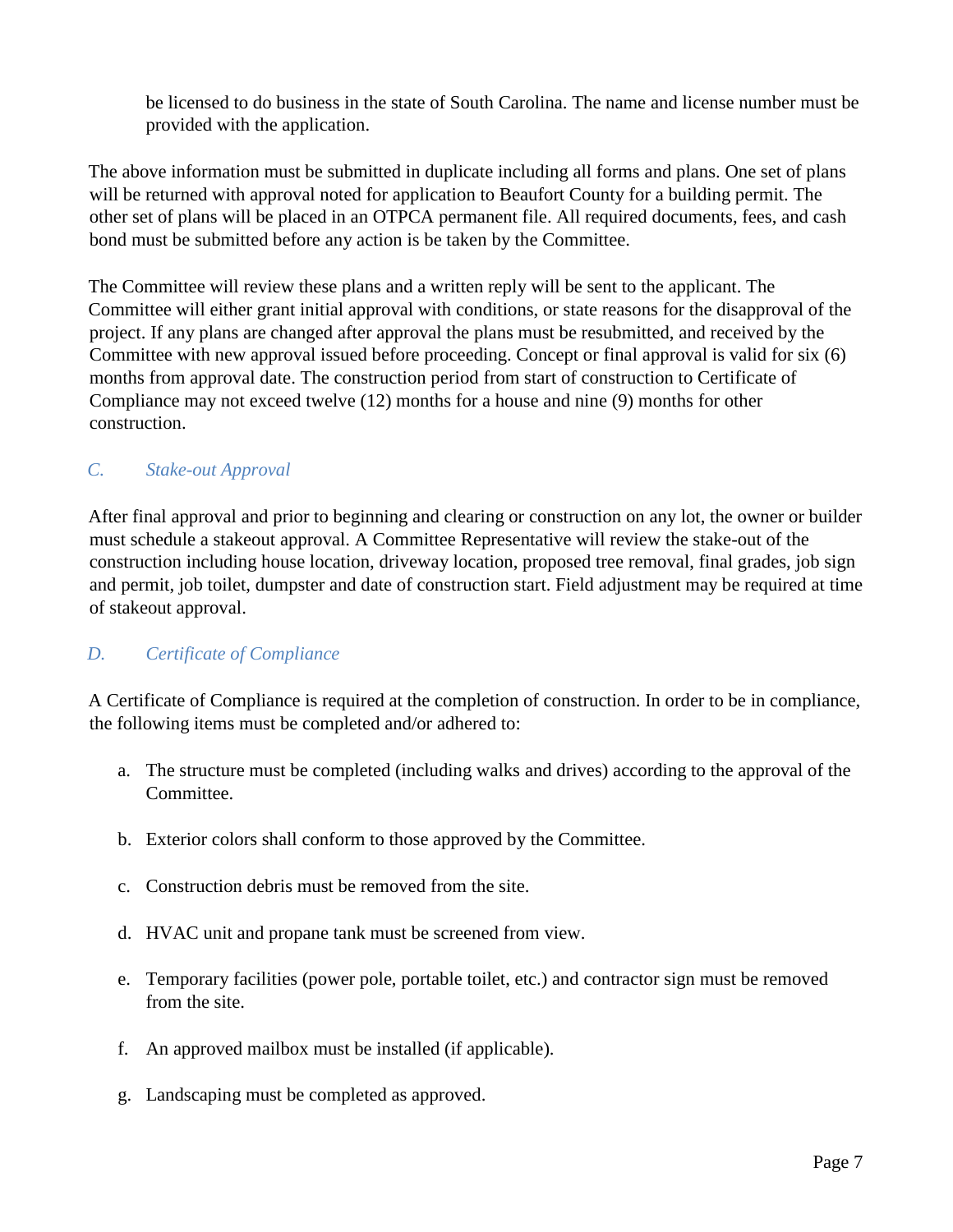- h. House number must be on house and visible from road.
- i. Road and roadsides must be repaired to pre-construction conditions.

If at the end of twelve (12) months the construction is not completed and in compliance, the Committee my take legal action to insure compliance.

#### *E. House Improvement Review*

As stated in the Governing Documents, any exterior changes, alterations, or additions must be approved by the Committee, unless said changes are deemed normal exterior upkeep such as painting, roofing, deck staining, shrubs, trees and shutters as long as the replacement or repainting is done with "like" materials and colors. The following are required for review:

- a. A completed application form indicating that is it an application for improvements along with permit fee and cash bond if applicable.
- b. Site plan showing existing structures, setbacks, property lines, and the proposed improvements, as well as any other pertinent information.
- c. Architectural plans at  $1/4" = 1' 0"$  sufficient to adequately explain the proposed addition or alteration.
- d. Exterior colors of all exposed exterior materials. Samples will be required in order to assure that any new addition will match the existing structure.
- e. The following must be brought into compliance when doing significant alteration, additions, etc.
- Skirting
- Mailbox
- Screened HVAC unit and propane tank
- Finish on exposed wood and concrete block
- Driveway border
- Landscape
- Number on house
- Emergency access and egress
- Garage doors

As with new construction, two sets of drawings must be submitted. After reviewing the project, The Committee may request additional information or alterations to the proposed plan before granting final approval. A Building Permit is required to be displayed at site.

A Certificate of Compliance is required at the completion of construction.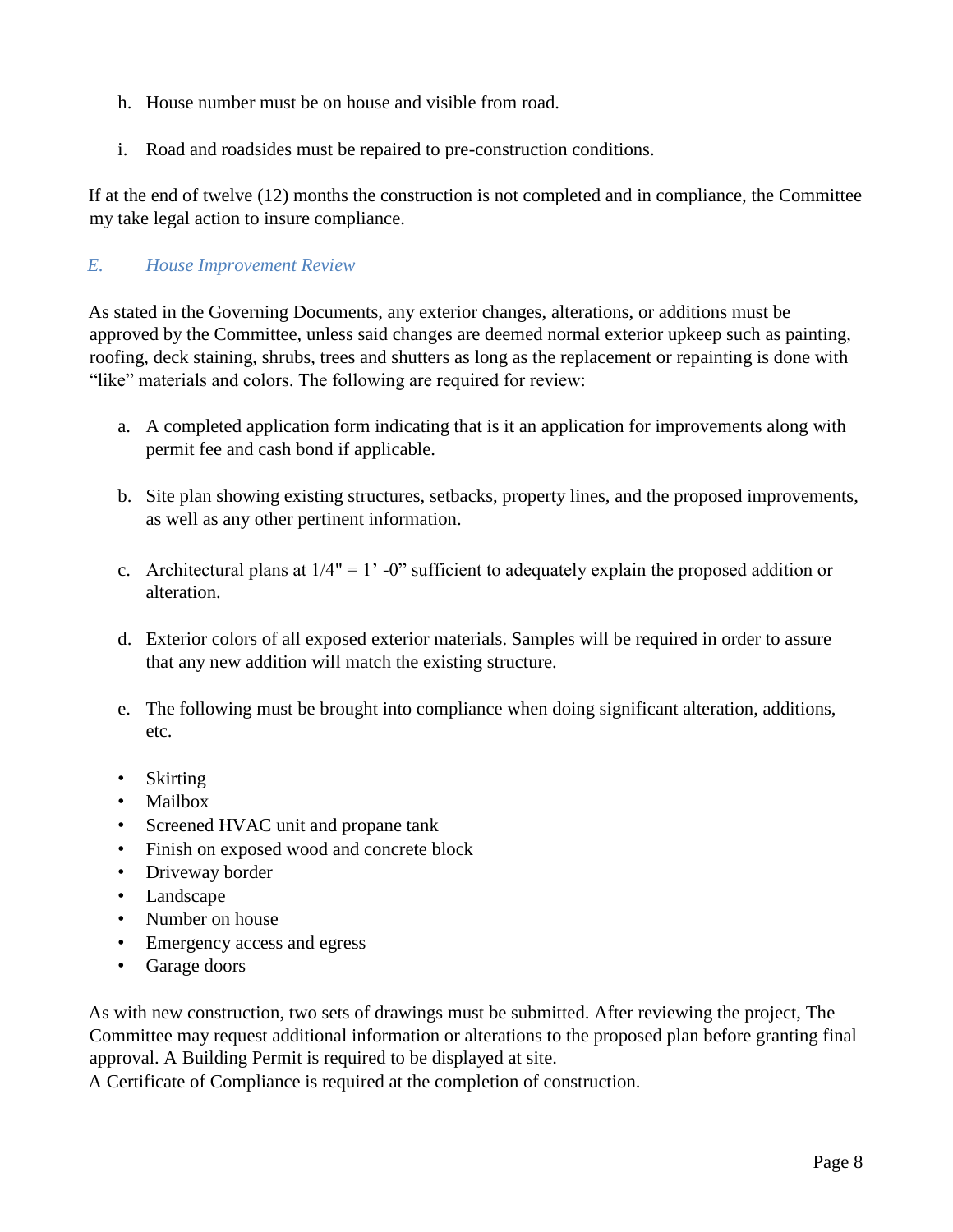## 3. DESIGN GUIDELINES

The goal of these guidelines is to produce a balanced environment by matching and blending human needs with, rather than imposing them on, the natural environment. While there is a strong desire to encourage freedom of individual expression in the development of the land and building, it must be tempered by those "protections" which are mutually advantageous to all property owners in OTP.

#### *A. The Building Site*

The design process should begin by considering the constraints, and opportunities of the site. The following should be taken into account during the design process:

- Existing Topography
- Existing Vegetation
- Views
- Sun orientation
- Prevailing wind
- Drainage
- Driveways and parking
- Utilities and easements
- Setbacks
- Adjacent structures
- Proposed landscaping & maintenance
- Neighborhood environment

(Neighborhood, for purpose of the OTPCA ARC guidelines, will mean within the same numbered subdivision where the lot is located).

1. Setbacks

Specific setback lines are established by guidelines. Houses should be located so that maximum view and breeze will be available to each house. The structures should be sited with regard to the ecological constraints and topography of each individual lot. The Committee may require the roofed portion of the house to line up with roofed portions of adjacent houses in certain instances. The Committee reserves the right to control absolutely and solely the precise location of any house or dwelling. As mentioned previously, a stakeout approval is required prior to any clearing or construction on a site, thus allowing for field adjustments if needed.

2. Easements

The Governing Documents reserve a ten (10) foot utility easement at the rear, front and one side of each lot. Construction is normally not allowed in these easements. No construction including overhangs, HVAC units, fences, etc. is allowed in view easements.

#### *B. Architectural Design*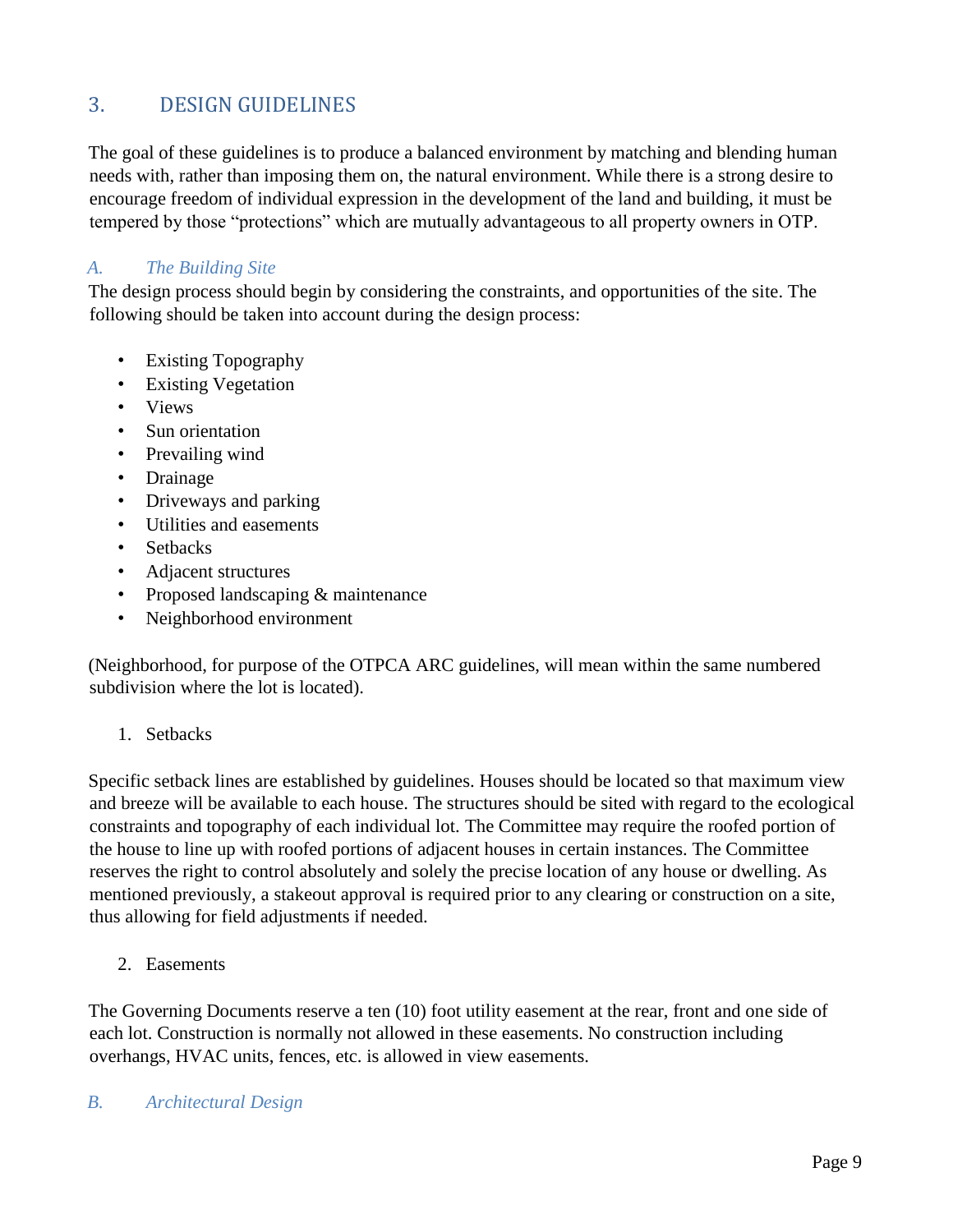It is necessary during the design process to consider: mass; roof form; window and door articulation; material, finishes and colors in addition to site constraints. As OTP grows, the relationship of each residence to its neighbor will become increasingly important and should pay an integral role in the design process. In addition to the general design principles, the following are required:

1. Size of Structure

All dwellings must meet community minimum and maximum size standards, subject to final approval by the Committee.

No building may exceed thirty six (36) feet in height from average existing grade and final grade to the peak of the roof.

Footprint of buildings should not exceed forty (40) percent coverage of the area of the lot. Maximum two story building height.

2. Skirting and Garage Doors

A sixty (60) percent solid continuous skirting is required around open foundations, except under porches and decks (i.e. lattice with no more than forty (40) percent total open area between boards). Garage doors and gates are required at openings.

3. Exterior Finishes

All exterior wood, except for deck flooring and step treads, must have a solid paint or stain finish. All exterior exposed concrete block must have stucco or brick finish.

4. HVAC and Propane Tank Enclosures

Exterior HVAC/propane units must be screened from view with a minimum sixty (60) percent solid continuous screening (i.e. lattice with no more than forty (40) percent total open area between boards).

5. Exterior Lighting

All exterior lighting shall be designed and installed as so not to disturb neighbors nor impair vision of traffic on nearby streets.

6. Driveways and Parking

Each lot shall have off-street driveway parking spaces for at least two (2) vehicles.

7. Landscaping

A landscaping plan shall be prepared by persons with competent knowledge of planting design, plant materials and the use of those materials. The Committee reserves the right to reject any designer it deems not competent to prepare acceptable landscape plans. The plan shall include a plant list showing the identification symbol for the particular plant, including not less than two (2) specimen trees of at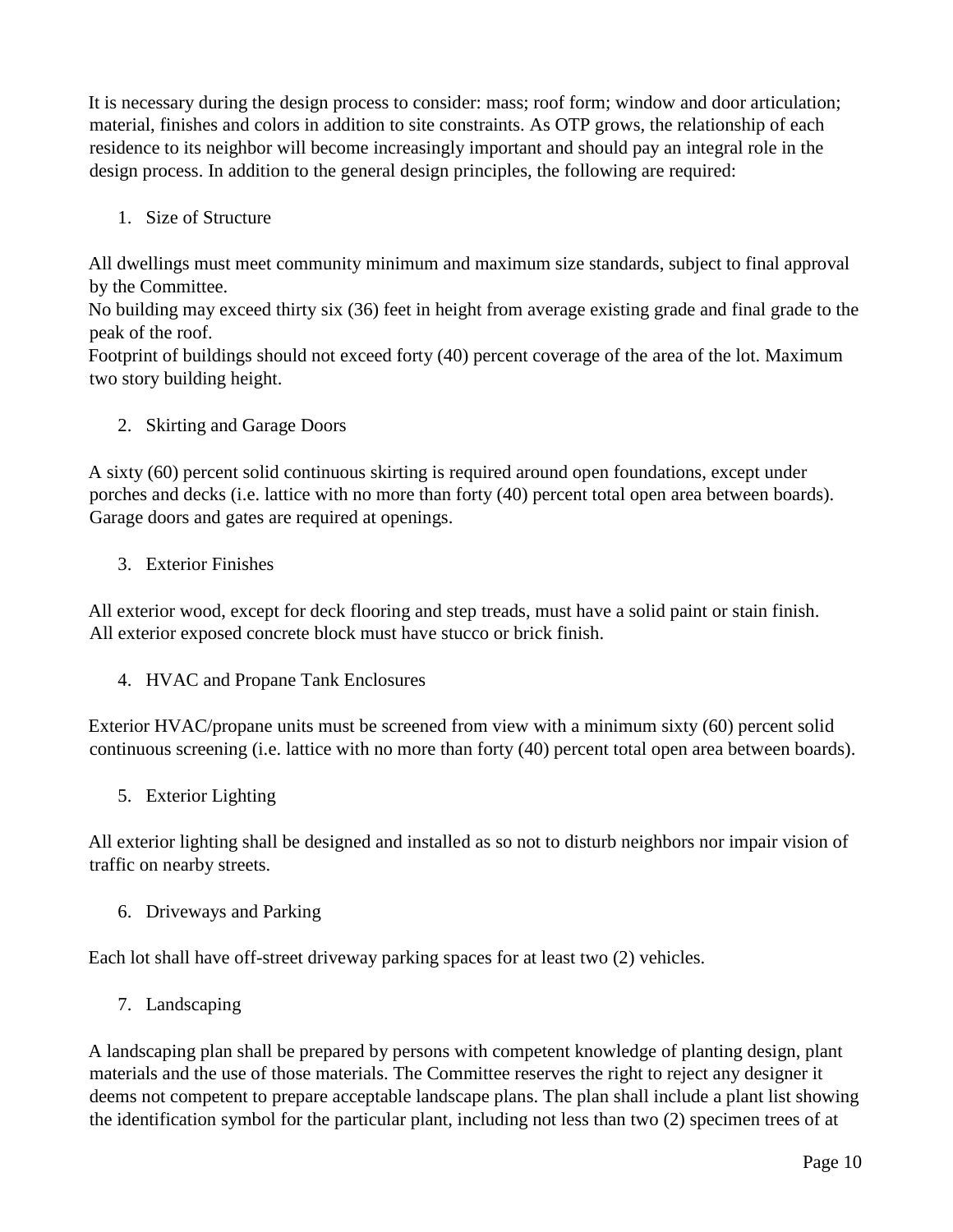least four (4) inches in diameter, the botanical and common name of the plant, the size, plant spacing and any particular notes with regards to that particular plant. All tree sizes shall be specified by height, spread and caliper size for single trunk trees. All shrubs shall be specified by height or spread and gallon size. Specifications shall include a performance specification for irrigation, drainage notes, plant quality and any other necessary information to impart design intent. All sodded and planted areas must be irrigated with fully automatic system and pop up heads in sodded and low growing ground-covered areas. The plan shall identify and attempt to utilize existing natural flora in the design.

8. Emergency Access and Egress

At least one set of medical access and egress steps required. If the only set of exterior medical egress steps has a greater than forty five (45) degree turn, then it must have a minimum six foot by six foot (6'x 6') landing area or equivalent square footage to allow for the turning of a stretcher.

### 9. Drainage

Existing drainage shall not be changed to divert flow onto neighboring lots. Drainage will be allowed to flow to an appropriate area; such as existing drainage, ditch, lagoon, wetland, drainage, and easement and/or a retention area on the lot. Driveways shall use swale or pipe at roadway so as not to block existing drainage. Committee approved drainage system shall be installed during initial grading and prior to the start of foundation construction. After approved drainage system is installed it shall be maintained throughout construction.

#### *C. Miscellaneous*

#### 1. Antennas and Satellite Dishes

The Governing Documents do not permit exterior TV or radio antennas, receivers, or senders. Therefore, since antennas and satellite dishes are prohibited within individual family lots the Architectural Review Committee does not have the authority to approve them. However, provisions of 1996 Telecommunications Law banned unreasonable restrictions to homeowner's association covenants that will prevent use of small satellite dishes. Thus, if an owner installs a satellite dish one meter or smaller, in diameter the Committee requires that it will be installed in the most inconspicuous location out of public view. If it is necessary that the dish be in a conspicuous location that is visible to the public in order to receive an acceptable quality signal, then the dish shall be screened with lattice or vegetation or painted to blend into the background on which it is mounted.

The above allowance for satellite dish installation does not apply to exterior TV or radio antennas, receivers or senders or satellite dishes over one (1) meter in size; such are dealt with in the OTP Governing Documents.

#### 2. Mailboxes

Mailboxes must be maintained consistent with the approved mailbox design. Newspaper boxes not a part of the approved mailbox design are not allowed.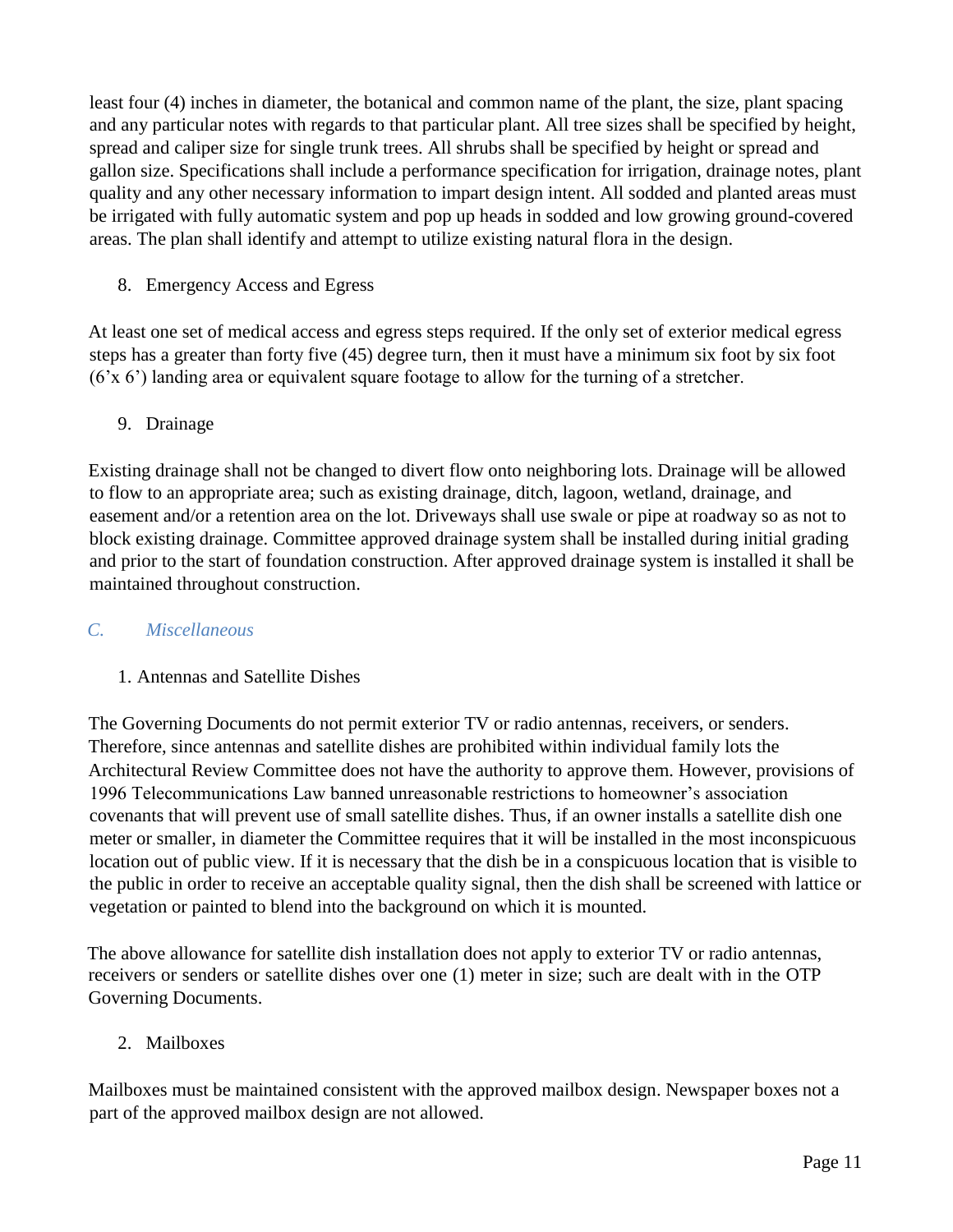3. House Numbers

Minimum three (3) inches tall, raised or routed, contrasting approved color, address numbers that are clearly visible from the road are required on house or garage.

#### 4. Fences

Fences will be considered and must generally meet the following basic requirements. Note that the ultimate decision on fence placement lies within the authority of the ARC.

a. An official survey of the property shall be completed that clearly delineates the boundaries of the property. The proposed fence location shall take into consideration the topographical constraints, easements, etc. that may exist on the individual lots. The proposed location of the fence shall clearly be shown on the survey plot.

b. The proposed fence location shall generally not come forward from the back of the house. Property shape and adjacent property structural lay-outs will be considered so undue burden is not placed on any homeowner.

- c. ARC shall adhere to all covenant easements when approving proposed fencing.
- d. Decorative metal fencing is required and shall be black in color. No wood or plastic.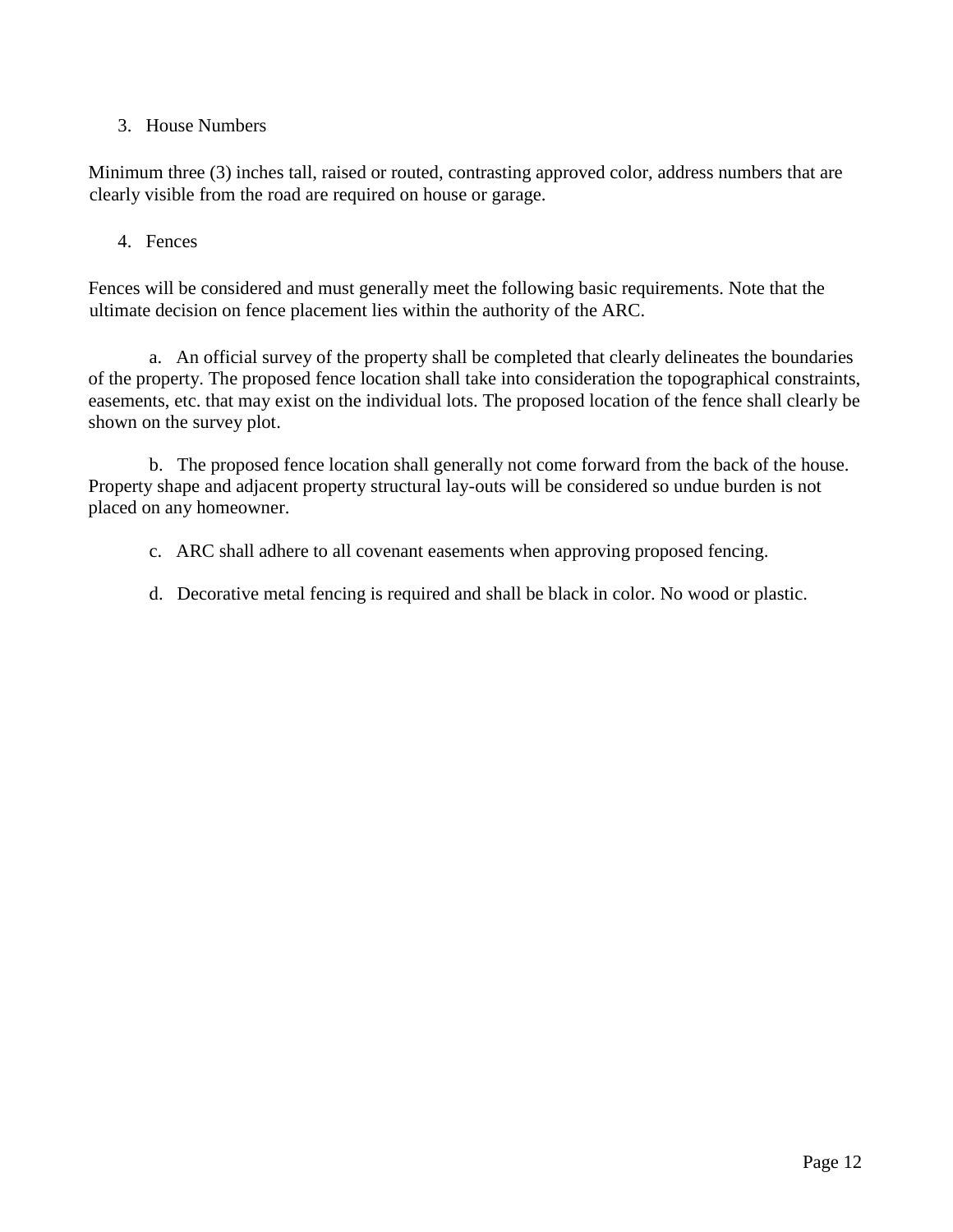## 4. CONSTRUCTION GUIDELINES

All residential construction will be under observation by the Committee. Field inspections conducted by the Committee during construction will insure that the contractor and owner are adhering to these guidelines and the Governing Documents. A final inspection for a Certificate of Compliance will occur only after all construction is completed. Entering upon lot or into building under construction shall not constitute a trespass.

#### *A. Required Before Construction*

Prior to beginning any clearing, grading or construction, the following must be completed:

- 1. Obtain final approval for construction and a Building Permit from the Architectural Review Committee.
- 2. Obtain an approval of site stakeout.
- 3. Obtain all Beaufort County and other required agency permits.
- 4. Erect a job site and clearly post all building permits so that they are visible from the road. Note that every construction site must have a freestanding sign identifying the contractor and displaying all building permits. The total area of the sign may not exceed twelve (12) square feet and may be placed on lot no closer than fifteen (15) feet and parallel to the edge of the street. No other signs (including subcontractors, termite, etc.) are permitted.

No signs or permits shall be attached to trees.

- 5. Builder must provide insurance certificate(s) demonstrating proof of General Liability. In addition, Workers Compensation certificates are required for any contractor or subcontractors utilizing five (5) or more workers on the job site.
- 6. Builder must work with the Committee to create a suitable parking plan for all on-site construction vehicles to ensure clear passage of all roadways in OTP. Parking plan must be clearly communicated to all sub-contractors during the building process.

#### *B. Required During Construction*

- 1. Each construction site is required to have a job toilet placed on lot at least twenty five (25) feet from edge of the street in an inconspicuous location with the door facing away from the street.
- 2. Each contractor is responsible for maintaining a clean and orderly job site as well as for any materials, trash, or debris falling from vehicles *en route* to or from the construction site. All construction materials must be stored in a neat and orderly manner and must be kept totally within the property lines and at least twenty five (25) feet from the edge of street. Likewise, all debris and trash must be placed in a job site dumpster to be emptied when level with top. No open burning on construction site.
- 3. One temporary storage structure or trailer, no larger than ten by ten by eight (10 x 10 x 8) feet high, may be used as office or to store materials. Storage structures or trailers may not be used as living quarters on single-family residential job sites.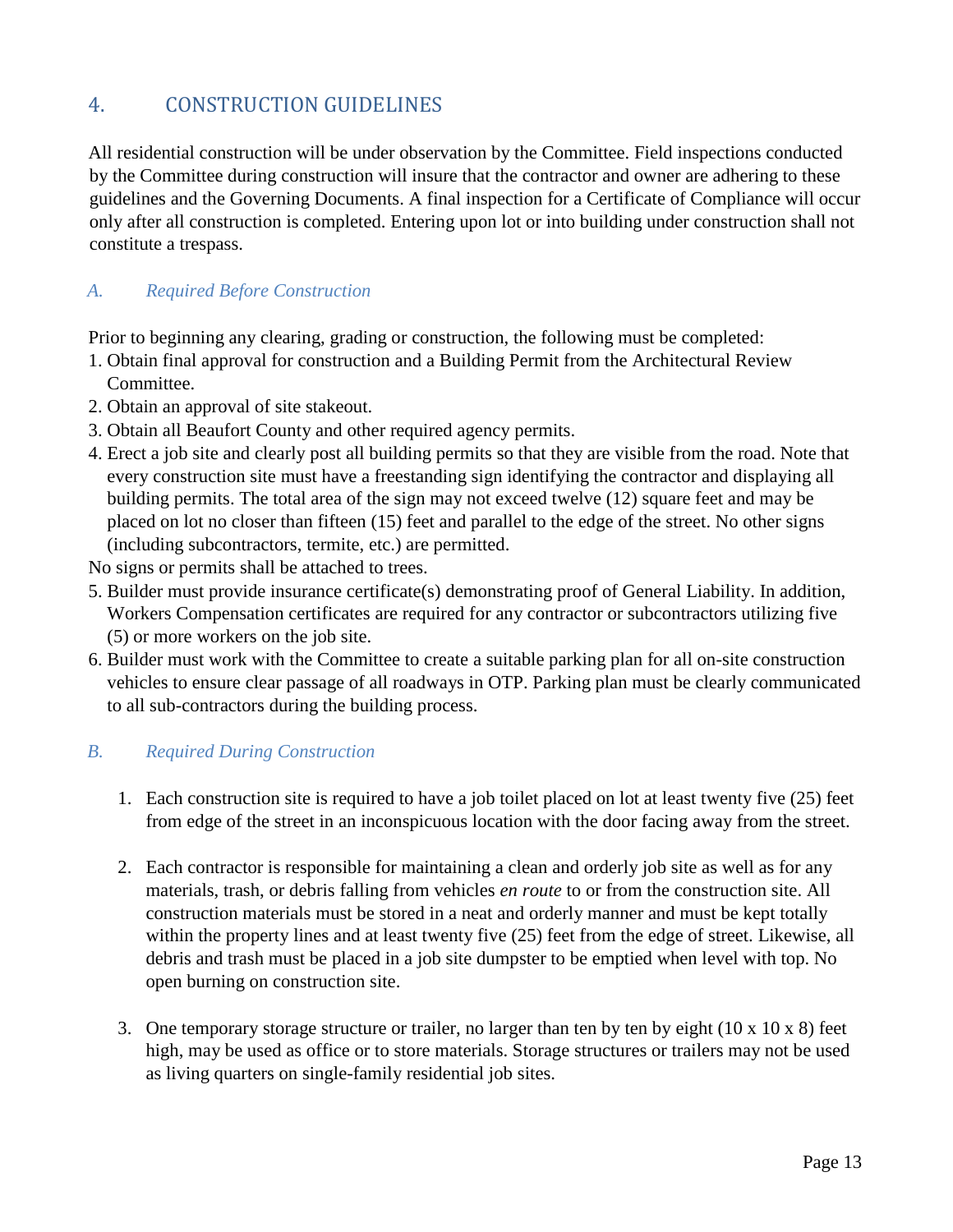- 4. Temporary utilities shall be installed in a neat manner. Temporary power poles must be installed plum and not utilized for the placement of signs.
- 5. During construction, trees, and natural areas must be protected (by barricades if necessary).
- 6. Construction workers including all sub-contractors shall confine the parking of their vehicles to the construction site. Vehicles shall be parked only on future driveway or parking area to avoid damage to existing vegetation.
- 7. Any damaged road or roadside must be repaired to pre-construction conditions.
- 8. Owners and contractors are responsible for seeing that their construction workers, subcontractors, and suppliers obey all traffic and security regulations of Cat Island.
- 9. The normal hours allowed for construction are 7:30 a.m. to 7 p.m., Monday through Friday. If it is necessary for construction workers, subcontractors or suppliers to be on the site before or after hours or on Saturday or Sunday all contractors must arrange for a special pass. There will be no workers, subcontractors, or suppliers allowed on the property on holidays. Passes will only be considered for extreme circumstances and will not be given out on a regular schedule.
- 10. No outside noise allowed on Construction sites before or after normal working hours, or on Saturday, Sunday or Holidays.
- 11. No loud or offensive language or excessive noise is allowed on the construction site. Radios or similar devices are permitted only if they cannot be heard beyond the construction site property lines.
- 12. Drainage system shall be established during initial grading and prior to the start of foundation construction. Drainage system shall be maintained throughout construction.
- 13. Because Cat Island is a private community, contractors and their employees, subcontractors, or suppliers shall not have the use of any of the private facilities including the Tennis and Golf Clubs, restaurants, swimming pools, fishing areas or any other areas designated for exclusive use of property owners or their guests.

## 5. APPENDIX - FORMS

#### *A. SUBMITTAL INSTRUCTIONS, FEES AND FINES*

#### Submittal:

Documents and other items stated herein must be received by the OTPCA ARC Chairperson by 5:00 PM the Tuesday prior to the meeting. If not received by 5:00 PM, it may be deferred to the next meeting of the OTPCA ARC.

Fees: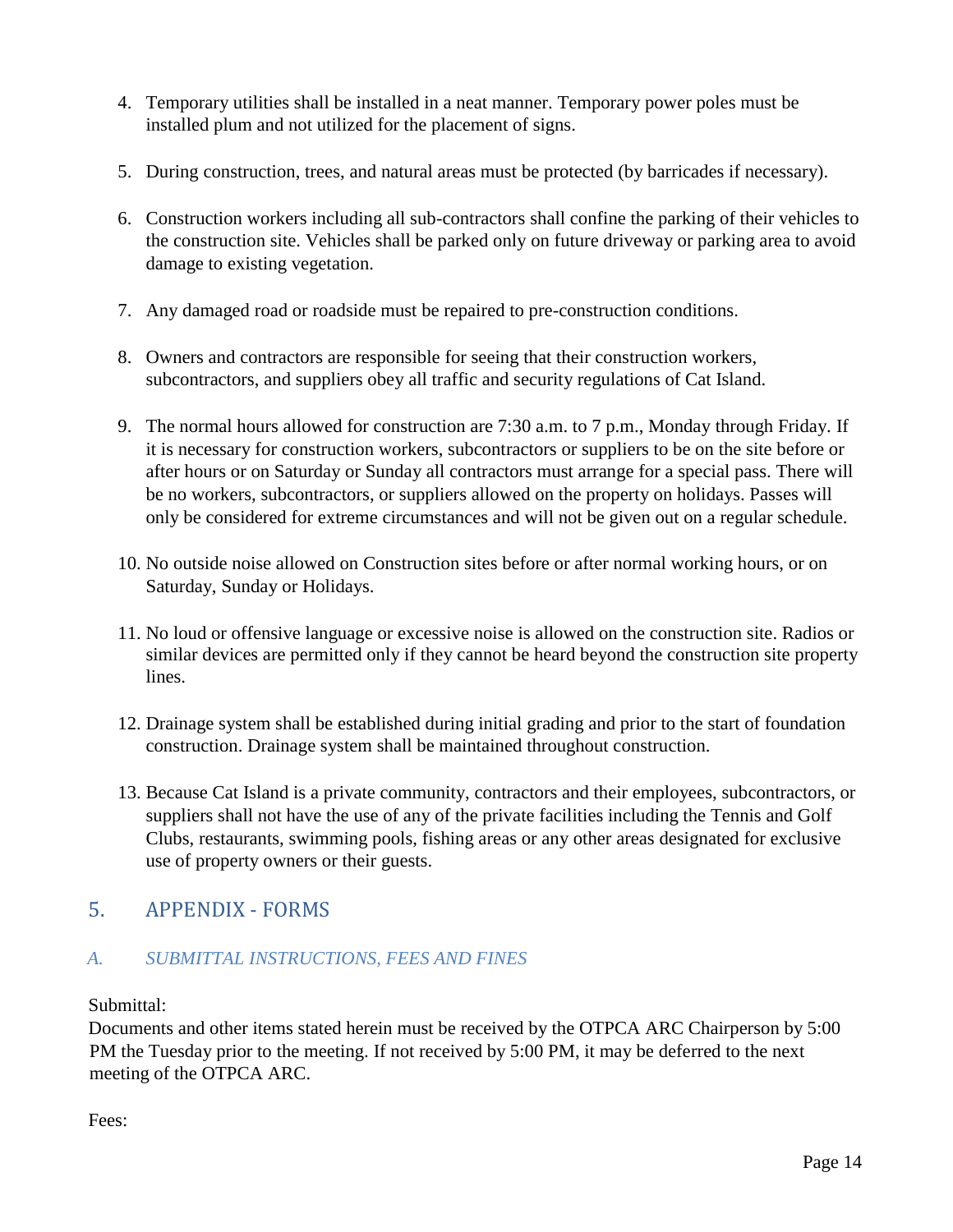\$500: New house.

\$300: Addition, alteration, garage or etc. costing \$25,000 and up.

\$200: Addition, alteration, garage or etc. costing \$5,000 to \$24,999

\$100: Addition, alteration, garage or etc. costing under \$5,000

\$100: Demolition without construction

No Fee: Re-roofing, repainting, shutters (including hurricane shutters), awnings, decorative artwork, or maintenance repairs (Permit required). Two hundred dollars (\$200): fee for after the-fact color changes or decorative artwork.

The above fees are doubled for an after-the-fact application (started construction prior to approval). The above fees in no way void, limit, or replace the OTPCA ARC's right to further enforce aspects of property owner's behavior or performance as defined in our Governing Documents, or to impose additional fees.

Bond: A five thousand dollars (\$5,000) cash bond is required with an application for a new house final review. A four thousand dollars (\$4,000) cash bond is required with an application for any addition, alteration, garage, etc. with an estimated cost of twenty five thousand dollars (\$25,000) and up. A three thousand dollar (\$3,000) cash bond is required if estimated cost is five thousand dollars (\$5,000) to up to not exceeding twenty five thousand dollars (\$25,000). For estimated costs of less than five thousand dollars (\$5,000), a five hundred dollar (\$500) cash bond is required. Cash bond will be returned at the completion of construction, including landscaping when applicable, minus any fines deducted.

Fines:

- 1. Clearing or starting construction without stake out approval; three thousand dollars (\$3,000).
- 2. Removing tree without permission; one thousand dollars (\$1,000) per tree.
- 3. Making change to construction that alters exterior appearance without obtaining Committee approval; one thousand dollars (\$1,000) for each change.
- 4. No job toilet; twenty five dollars (\$25) each day.
- 5. No job sign, improper installed sign, or improper sign; twenty five dollars (\$25) each day.
- 6. No job site dumpster; twenty five dollars (\$25) each day.
- 7. Not having a clean or orderly job site; twenty five dollars (\$25) each day.
- 8. Not having OTPCA ARC permit posted properly; twenty five dollars (\$25) each day.
- 9. Not protecting trees or natural areas; twenty five dollars (\$25) each day.
- 10. Construction workers vehicles parked off construction site; twenty five dollars (\$25) each day.
- 11. Excessive noise on job site; twenty five dollars (\$25) each day.
- 12. Contractors, their workers or suppliers using private facilities designated for exclusive use of property owners; one hundred dollars (\$100) each day.
- 13. Outside noise from job site before or after hours or on Saturdays, Sundays, or holidays; one hundred dollars (\$100) each day.
- 14. Not completing construction, including landscaping where applicable, within twelve (12) months of start of construction for a house and within nine (9) months of start of construction for other construction; twenty five dollars (\$25) each day.
- 15. Not repairing damaged roads or roadside to pre-construction conditions within two weeks of notification by the OTPCA ARC; fifty dollars (\$50) each day.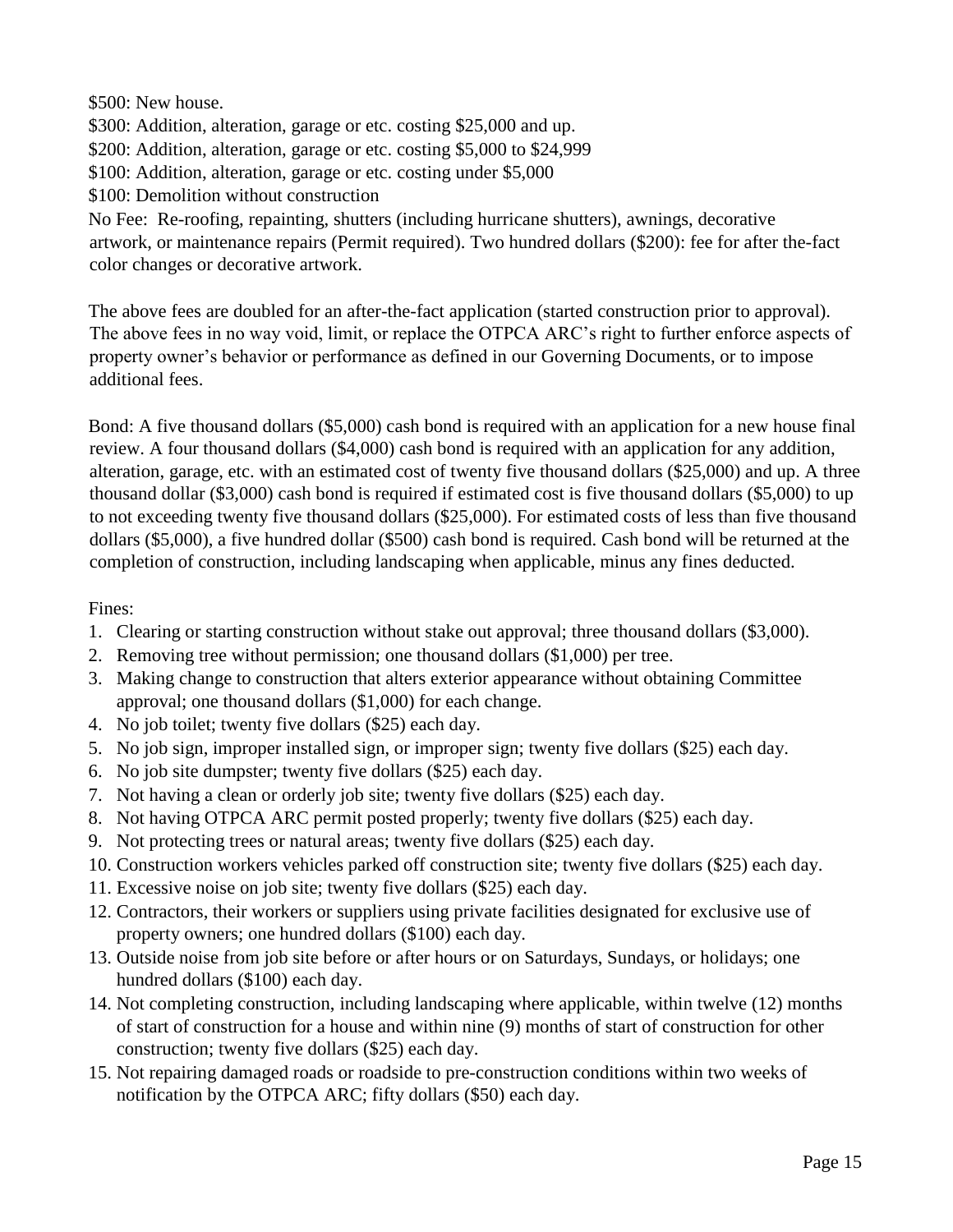16. Failure to install and/or maintain drainage system throughout construction; fifty dollars (\$50) each day.

The above fines in no way void, limit or replace the OTPCA Board's right to further enforce the provisions in the Governing Documents or these guidelines or to impose additional fines. If fines exceed the amount of the cash bond the additional fines must be paid prior to a certificate of compliance being issued.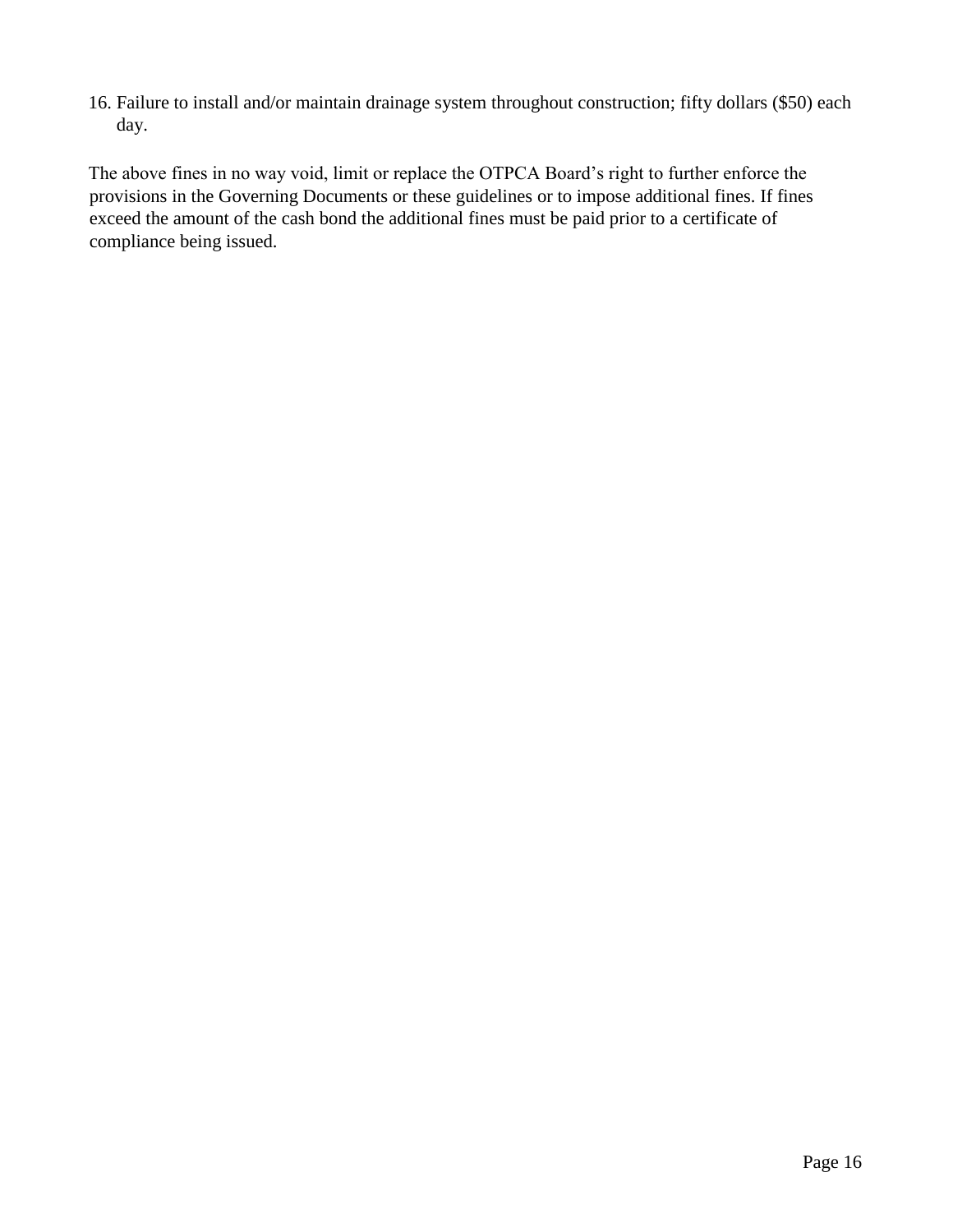#### *B. OTPCA ARC CERTIFICATE OF COMPLIANCE*

| Approved | Not Approved       |                                          |
|----------|--------------------|------------------------------------------|
|          |                    | Completed in compliance with approval.   |
|          |                    | Construction debris removed.             |
|          | ( )                | Temporary facilities and signs removed.  |
|          | $\left( \right)$   | Landscaping & drainage system completed. |
|          | ( )                | Exterior colors as approved.             |
|          | ( )                | Approved mailbox installed               |
|          | $\left( \ \right)$ | HVAC/Propane unit screened from view.    |
|          | ( )                | House number on house                    |
|          |                    | Road and roadsides repaired              |

When the above items are completed and ready for final inspection, return this form with the following information completed. A member of the Architectural Review Committee will issue the Certificate of Compliance after an on-site inspection. No request for Certificate of Compliance will be taken by telephone. The Certificate of Compliance must be requested prior to twelve (12) months after the start of construction of a house and nine (9) months on other construction. All items must be approved prior to deadline.

Date Permit Issued: \_\_\_\_\_\_\_\_\_\_\_\_\_\_\_\_

\_\_\_\_\_\_\_\_\_\_\_\_\_\_\_\_\_\_\_\_\_\_\_\_\_\_\_\_\_\_\_\_\_

\_\_\_\_\_\_\_\_\_\_\_\_\_\_\_\_\_\_\_\_\_\_\_\_\_\_\_\_\_\_\_\_\_

Lot: \_\_\_\_\_\_\_\_\_\_\_\_\_\_\_\_\_\_\_\_\_\_\_\_\_\_\_\_\_ \_\_\_\_\_\_\_\_\_\_\_\_\_\_\_\_\_\_\_\_\_\_\_\_\_\_\_

LOT # TYPE OF CONSTRUCTION

Owner:

NAME

MAILING ADDRESS OLD TABBY PARK ADDRESS

CITY STATE ZIP CODE

The structure(s) on the above noted lot has (have) been found to be in compliance with the Governing Documents, guidelines, and approvals except as noted above.

Signed: \_\_\_\_\_\_\_\_\_\_\_\_\_\_\_\_\_\_\_\_\_\_\_\_\_\_\_\_\_\_\_ Chairperson, OTPCA ARC

\_\_\_\_\_\_\_\_\_\_\_\_\_\_\_\_\_\_\_\_\_\_\_\_\_\_\_\_\_\_\_\_\_ \_\_\_\_\_\_\_\_\_\_\_\_\_\_\_\_\_\_\_\_\_\_\_\_\_\_\_

Date: \_\_\_\_\_\_\_\_\_\_\_\_\_\_\_\_\_\_\_\_\_\_\_\_\_\_\_\_\_\_\_\_

COMMENTS \_\_\_\_\_\_\_\_\_\_\_\_\_\_\_\_\_\_\_\_\_\_\_\_\_\_\_\_\_\_\_\_\_\_\_\_\_\_\_\_\_\_\_\_\_\_\_\_\_\_\_\_\_\_\_\_\_\_\_\_\_\_\_\_\_\_\_\_\_\_\_\_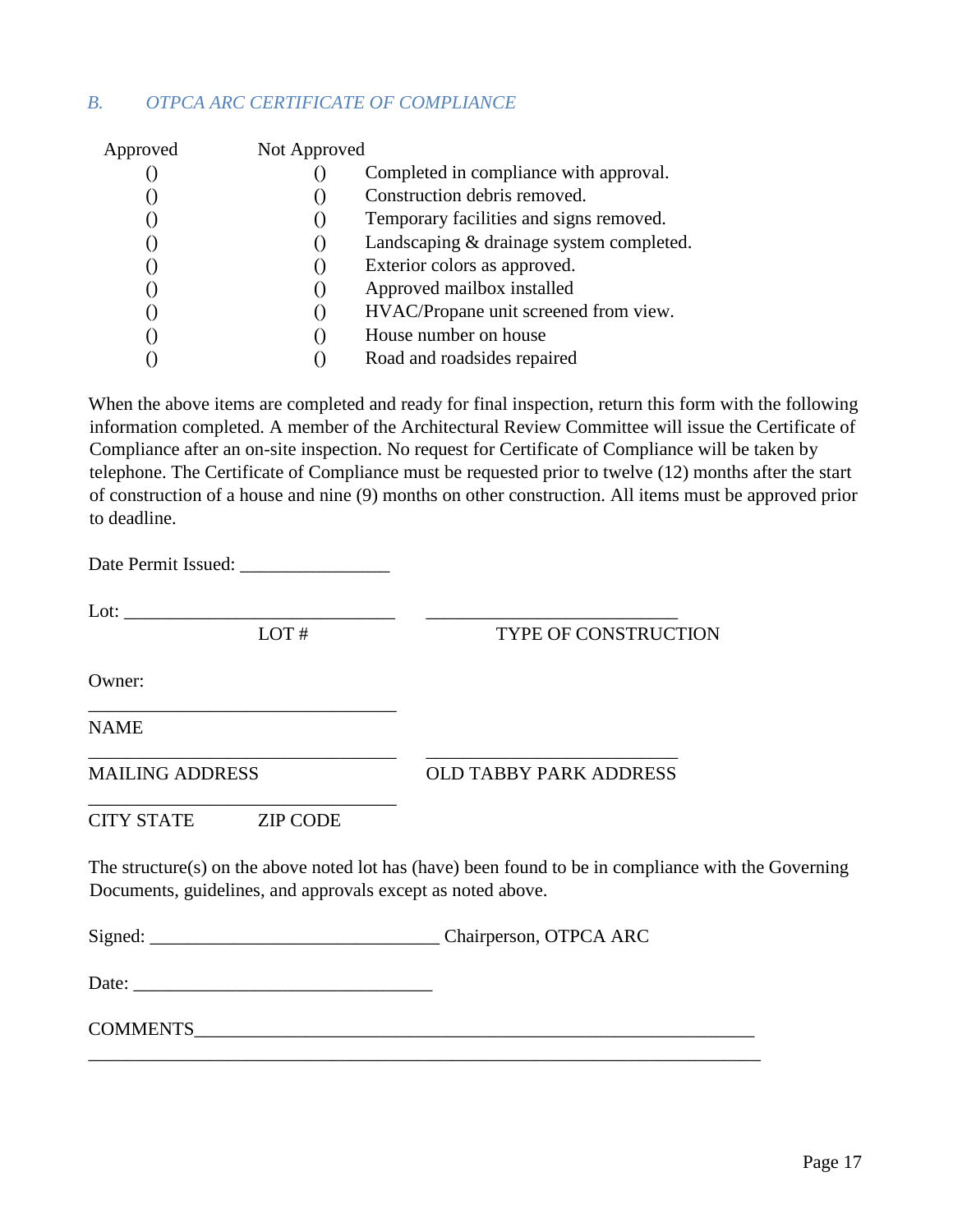## *C. BUILDING PERMIT APPLICATION*

| <b>Owner:</b>                                                                                                                                                                                                                                                                                                                                                                                                |                                                                                                                                                                                                                                                                                                                                  |      |
|--------------------------------------------------------------------------------------------------------------------------------------------------------------------------------------------------------------------------------------------------------------------------------------------------------------------------------------------------------------------------------------------------------------|----------------------------------------------------------------------------------------------------------------------------------------------------------------------------------------------------------------------------------------------------------------------------------------------------------------------------------|------|
|                                                                                                                                                                                                                                                                                                                                                                                                              |                                                                                                                                                                                                                                                                                                                                  |      |
|                                                                                                                                                                                                                                                                                                                                                                                                              |                                                                                                                                                                                                                                                                                                                                  |      |
|                                                                                                                                                                                                                                                                                                                                                                                                              |                                                                                                                                                                                                                                                                                                                                  |      |
| <b>Builder:</b>                                                                                                                                                                                                                                                                                                                                                                                              |                                                                                                                                                                                                                                                                                                                                  |      |
|                                                                                                                                                                                                                                                                                                                                                                                                              |                                                                                                                                                                                                                                                                                                                                  |      |
|                                                                                                                                                                                                                                                                                                                                                                                                              |                                                                                                                                                                                                                                                                                                                                  |      |
| Phone: $\frac{1}{\sqrt{1-\frac{1}{2}}\sqrt{1-\frac{1}{2}}\sqrt{1-\frac{1}{2}}\sqrt{1-\frac{1}{2}}\sqrt{1-\frac{1}{2}}\sqrt{1-\frac{1}{2}}\sqrt{1-\frac{1}{2}}\sqrt{1-\frac{1}{2}}\sqrt{1-\frac{1}{2}}\sqrt{1-\frac{1}{2}}\sqrt{1-\frac{1}{2}}\sqrt{1-\frac{1}{2}}\sqrt{1-\frac{1}{2}}\sqrt{1-\frac{1}{2}}\sqrt{1-\frac{1}{2}}\sqrt{1-\frac{1}{2}}\sqrt{1-\frac{1}{2}}\sqrt{1-\frac{1}{2}}\sqrt{1-\frac{1}{2$ |                                                                                                                                                                                                                                                                                                                                  |      |
| Architect:                                                                                                                                                                                                                                                                                                                                                                                                   |                                                                                                                                                                                                                                                                                                                                  |      |
|                                                                                                                                                                                                                                                                                                                                                                                                              |                                                                                                                                                                                                                                                                                                                                  |      |
|                                                                                                                                                                                                                                                                                                                                                                                                              |                                                                                                                                                                                                                                                                                                                                  |      |
|                                                                                                                                                                                                                                                                                                                                                                                                              |                                                                                                                                                                                                                                                                                                                                  |      |
|                                                                                                                                                                                                                                                                                                                                                                                                              |                                                                                                                                                                                                                                                                                                                                  |      |
|                                                                                                                                                                                                                                                                                                                                                                                                              | Estimated Cost \$                                                                                                                                                                                                                                                                                                                |      |
|                                                                                                                                                                                                                                                                                                                                                                                                              |                                                                                                                                                                                                                                                                                                                                  |      |
|                                                                                                                                                                                                                                                                                                                                                                                                              |                                                                                                                                                                                                                                                                                                                                  |      |
|                                                                                                                                                                                                                                                                                                                                                                                                              |                                                                                                                                                                                                                                                                                                                                  |      |
|                                                                                                                                                                                                                                                                                                                                                                                                              | Decks ________________________________Garage ___________________________________                                                                                                                                                                                                                                                 |      |
|                                                                                                                                                                                                                                                                                                                                                                                                              |                                                                                                                                                                                                                                                                                                                                  |      |
| <b>Exterior Treatment:</b>                                                                                                                                                                                                                                                                                                                                                                                   |                                                                                                                                                                                                                                                                                                                                  |      |
|                                                                                                                                                                                                                                                                                                                                                                                                              |                                                                                                                                                                                                                                                                                                                                  |      |
|                                                                                                                                                                                                                                                                                                                                                                                                              |                                                                                                                                                                                                                                                                                                                                  |      |
|                                                                                                                                                                                                                                                                                                                                                                                                              |                                                                                                                                                                                                                                                                                                                                  |      |
| Trim Material                                                                                                                                                                                                                                                                                                                                                                                                |                                                                                                                                                                                                                                                                                                                                  |      |
|                                                                                                                                                                                                                                                                                                                                                                                                              |                                                                                                                                                                                                                                                                                                                                  | Rail |
|                                                                                                                                                                                                                                                                                                                                                                                                              |                                                                                                                                                                                                                                                                                                                                  |      |
|                                                                                                                                                                                                                                                                                                                                                                                                              |                                                                                                                                                                                                                                                                                                                                  |      |
| Soffit & Fascia Material                                                                                                                                                                                                                                                                                                                                                                                     | $Color_{}_{\_{}_{\_{}_{\_}}\_{}_{\_}}\_{}_{\_} \_{}_{\_} \_{}_{\_} \_{}_{\_} \_{}_{\_} \_{}_{\_} \_{}_{\_} \_{}_{\_} \_{}_{\_} \_{}_{\_} \_{}_{\_} \_{}_{\_} \_{}_{\_} \_{}_{\_} \_{}_{\_} \_{}_{\_} \_{}_{\_} \_{}_{\_} \_{}_{\_} \_{}_{\_} \_{}_{\_} \_{}_{\_} \_{}_{\_} \_{}_{\_} \_{}_{\_} \_{}_{\_} \_{}_{\_} \_{}_{\_} \_$ |      |
|                                                                                                                                                                                                                                                                                                                                                                                                              |                                                                                                                                                                                                                                                                                                                                  |      |
|                                                                                                                                                                                                                                                                                                                                                                                                              |                                                                                                                                                                                                                                                                                                                                  |      |

#### **Check List to Submit Application:**

Two Complete Sets of Plans **□**

Two Sets of Site Plan **□**

Two Sets of Landscape Plans **□**

Two Sets of Specification **□**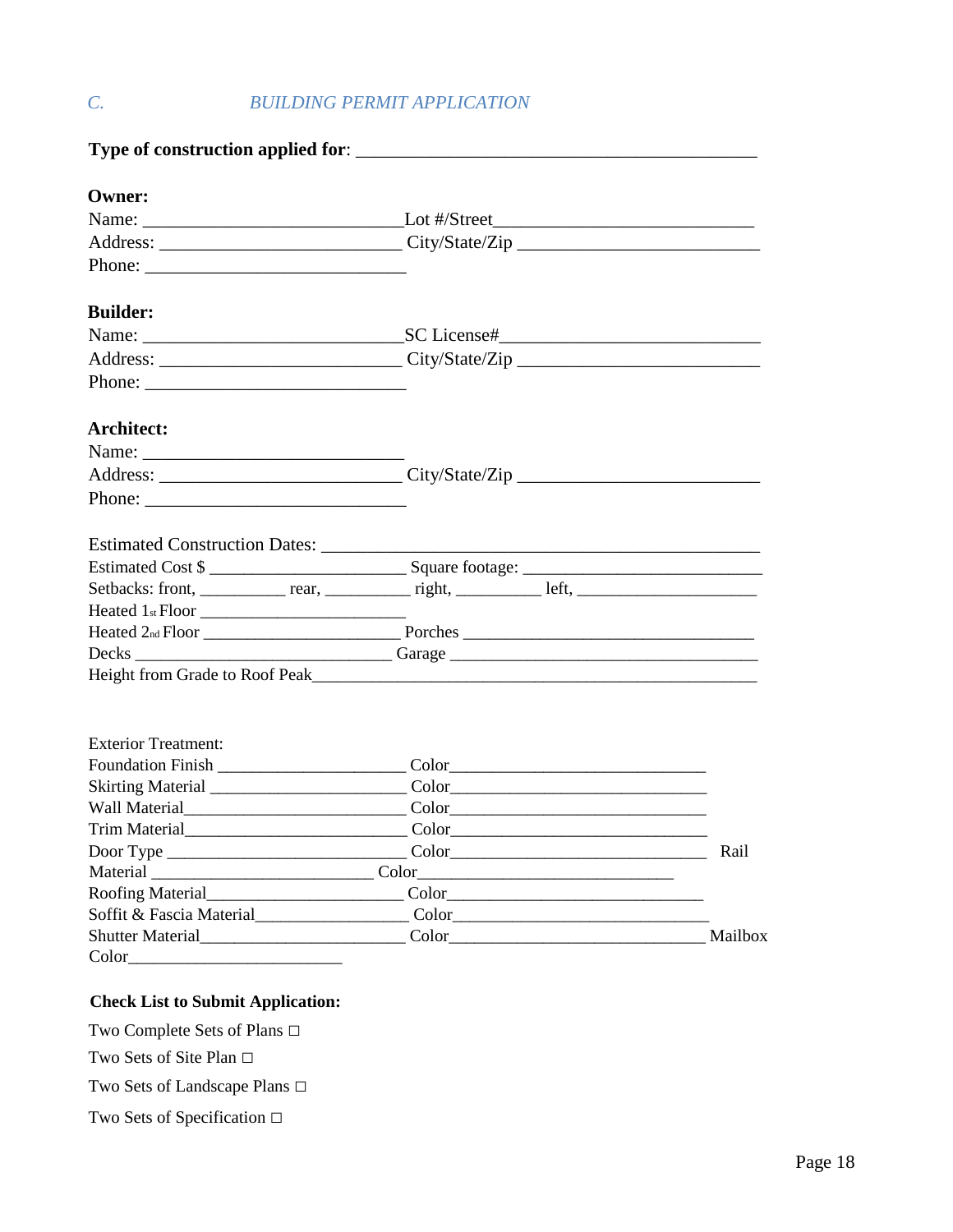Permit Fee **□**\$\_\_\_\_\_\_\_\_\_\_\_\_\_\_\_\_\_\_\_\_\_\_\_\_\_Cash Bond **□** \$\_\_\_\_\_\_\_\_\_\_\_\_\_\_\_\_\_\_\_\_\_\_

Separate checks for permit fee and cash bond are due and made payable to Olde Tabby Park Community Association, Inc., referencing your property and the OTPCA ARC, along with your application.

Please send these items to the Olde Tabby Park Community Association, to the mailing address shown on the Contact Us page of our website [\(https://oldetabbypark.org/contact-us/\)](https://oldetabbypark.org/contact-us/) .

I, the undersigned, have read the OTPCA ARC guidelines and agree to comply with all of its requirements and standards and to pay any fines levied against cash bond for non-compliance.

Owner's Name – Printed (Required)

Owner's Signature (Required)

Date Submitted

Received by Date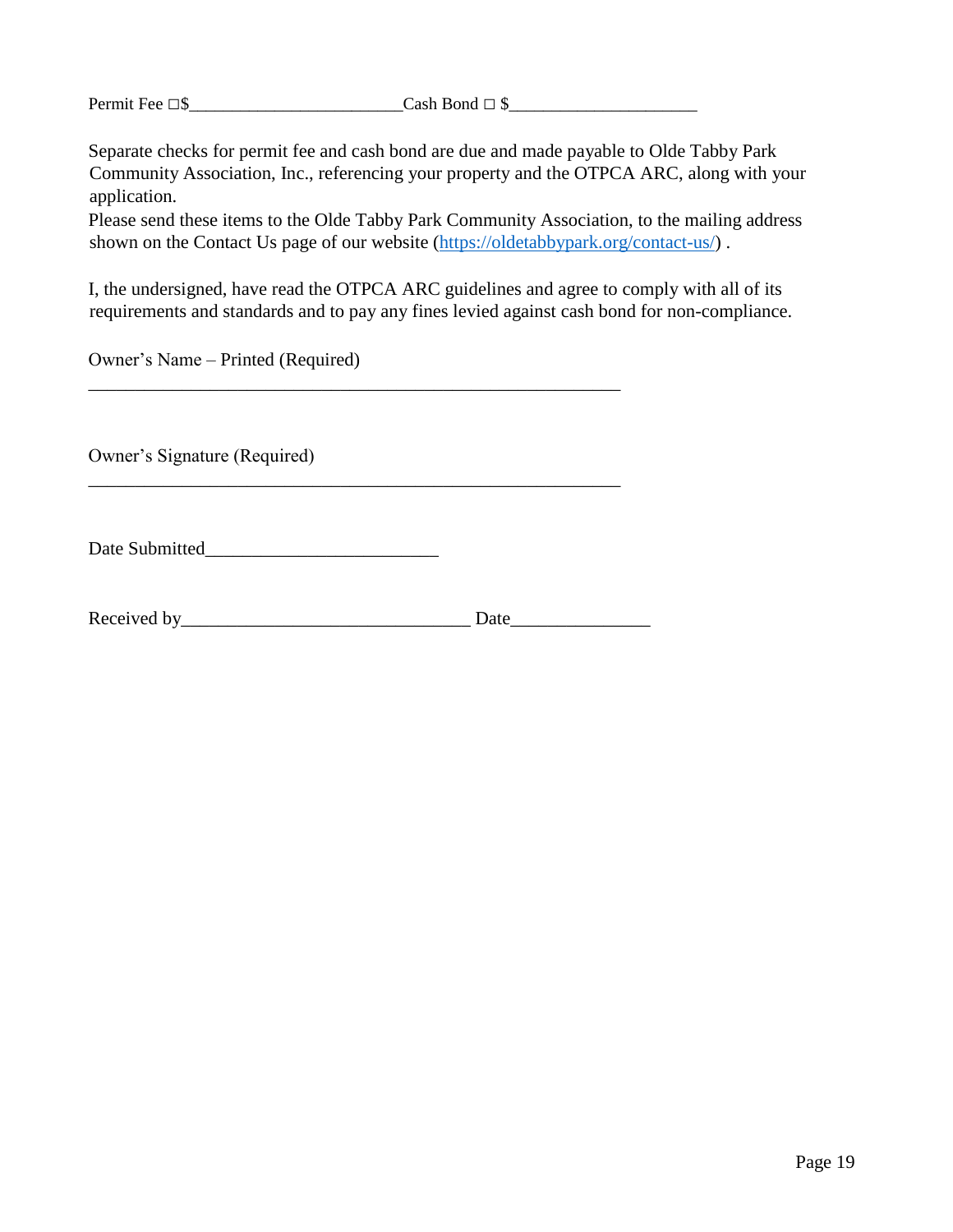#### *D. CHECKLIST FOR HOME CONSTRUCTION*

**□** Application Completed in Full and Signed by Owner (Required)

**□** Permit Fee

- **□** Cash Bond (If Required)
- **□** Colors On Samples of Material
- **□** Site Plan (2 each) with Architect Seal
- **□** Property Line Description
- **□** Directional North
- **□** Location of House on Lot
- **□** Location of Decks and Porches
- **□** Location of Drives and Walks
- **□** Setback Dimensions
- **□** Existing and Proposed Grade Contours
- **□** Drainage Plan
- **□** Trees to be removed
- **□** Easements and Rights-of-Way
- **□** Septic Tank and Drain Field Location
- **□** HVAC Unit/ propane tank Location
- **□** Percent of Lot Coverage by Building Footprint
- **□** Landscape Plan (2 each)
- **□** Proposed Planting
- **□** Irrigation Specifications
- **□** Architectural Plans (2 each)
- **□** Footing and Foundation Plan
- **□** Floor Plan(s)
- **□** Building Sections
- **□** Electrical Plan
- **□** All Elevations
- **□** Special Details
- □ Total Square Feet on each Floor
- **□** Total Height from Existing Grade to Peak of Roof
- **□** Construction Specifications (2 each)
- **□** Exterior Materials
- **□** Driveway Material
- **□** Walkway Material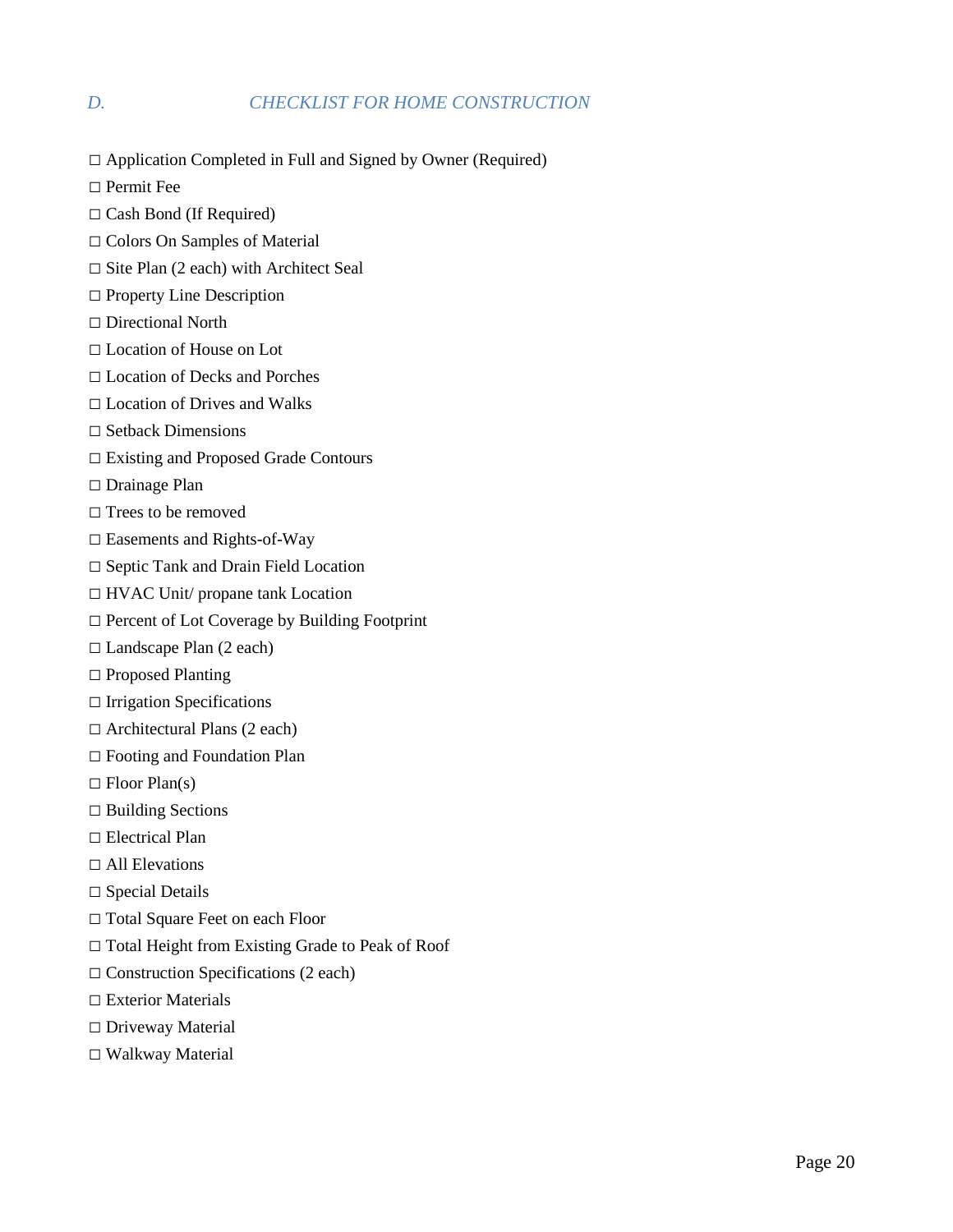## *E. STAKE OUT APPROVAL*

| <b>ITEM</b>          | Approved | Not approved | Approved with<br>Changes | Changes |  |
|----------------------|----------|--------------|--------------------------|---------|--|
| Structure layout     |          |              |                          |         |  |
| Driveway layout      |          |              |                          |         |  |
| Tree removal         |          |              |                          |         |  |
| Final grade          |          |              |                          |         |  |
| Elevations           |          |              |                          |         |  |
| Job sign and permits |          |              |                          |         |  |
| Job toilet           |          |              |                          |         |  |
| Dumpster             |          |              |                          |         |  |
| Parking              |          |              |                          |         |  |

The Owner or Builder must be present to meet with ARC member for stakeout approval. Stakeout of structure location, driveway location, proposed tree removal and final grade elevation must be discussed and approved.

Date of Construction Start: \_\_\_\_\_\_\_\_\_\_\_\_\_\_\_\_ Type of Construction: \_\_\_\_\_\_\_\_\_\_\_\_\_\_\_\_\_\_

Owner:

Name: \_\_\_\_\_\_\_\_\_\_\_\_\_\_\_\_\_\_\_\_\_\_\_\_\_\_\_\_Lot #/Street\_\_\_\_\_\_\_\_\_\_\_\_\_\_\_\_\_\_\_\_\_\_\_\_\_\_\_\_ Address: \_\_\_\_\_\_\_\_\_\_\_\_\_\_\_\_\_\_\_\_\_\_\_\_\_\_ City/State/Zip \_\_\_\_\_\_\_\_\_\_\_\_\_\_\_\_\_\_\_\_\_\_\_\_\_\_ Phone: \_\_\_\_\_\_\_\_\_\_\_\_\_\_\_\_\_\_\_\_\_\_\_\_\_\_\_\_

The stakeout approval was found to be acceptable except as noted above.

| Signed by:       |  |
|------------------|--|
| ARC Chairperson) |  |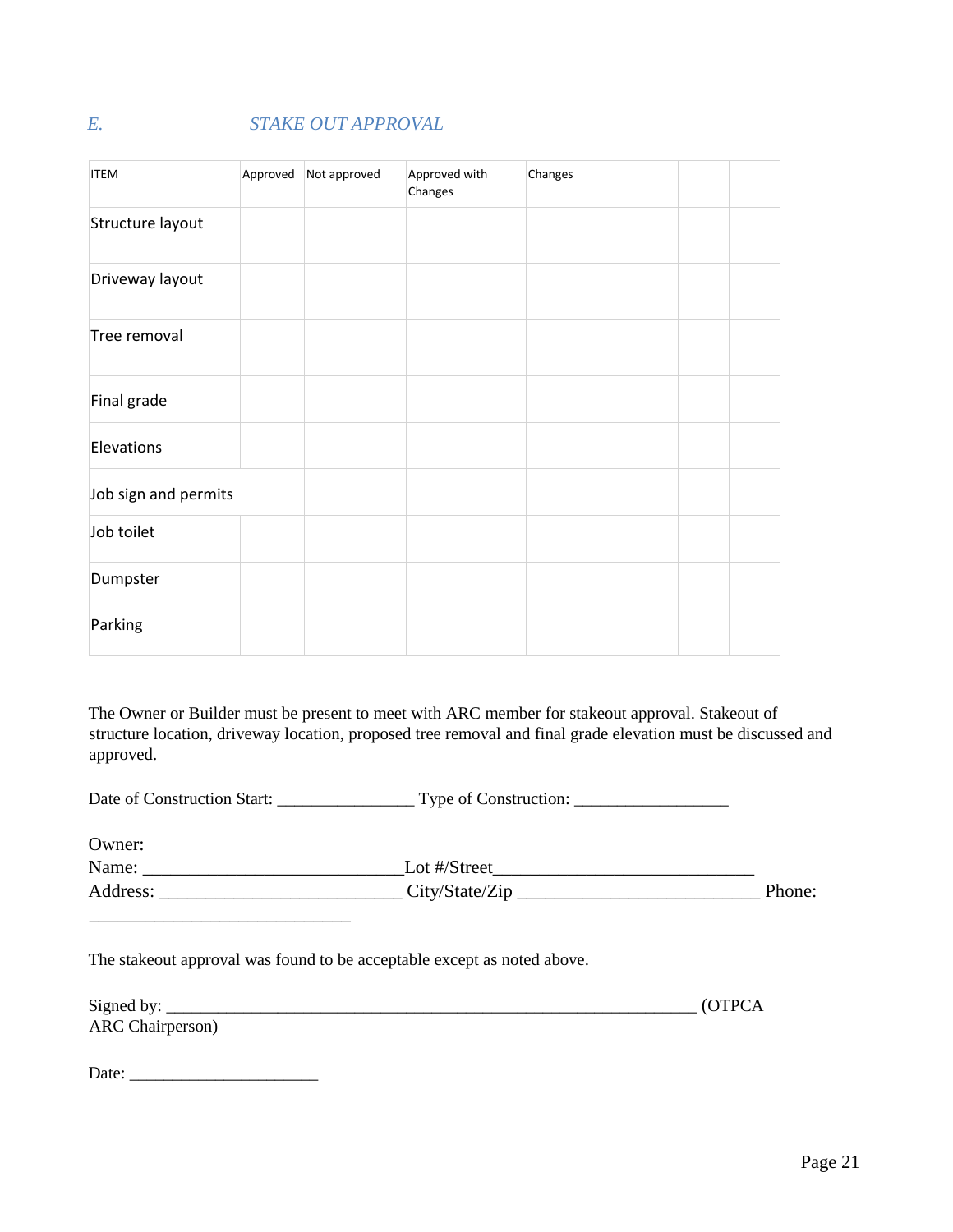L.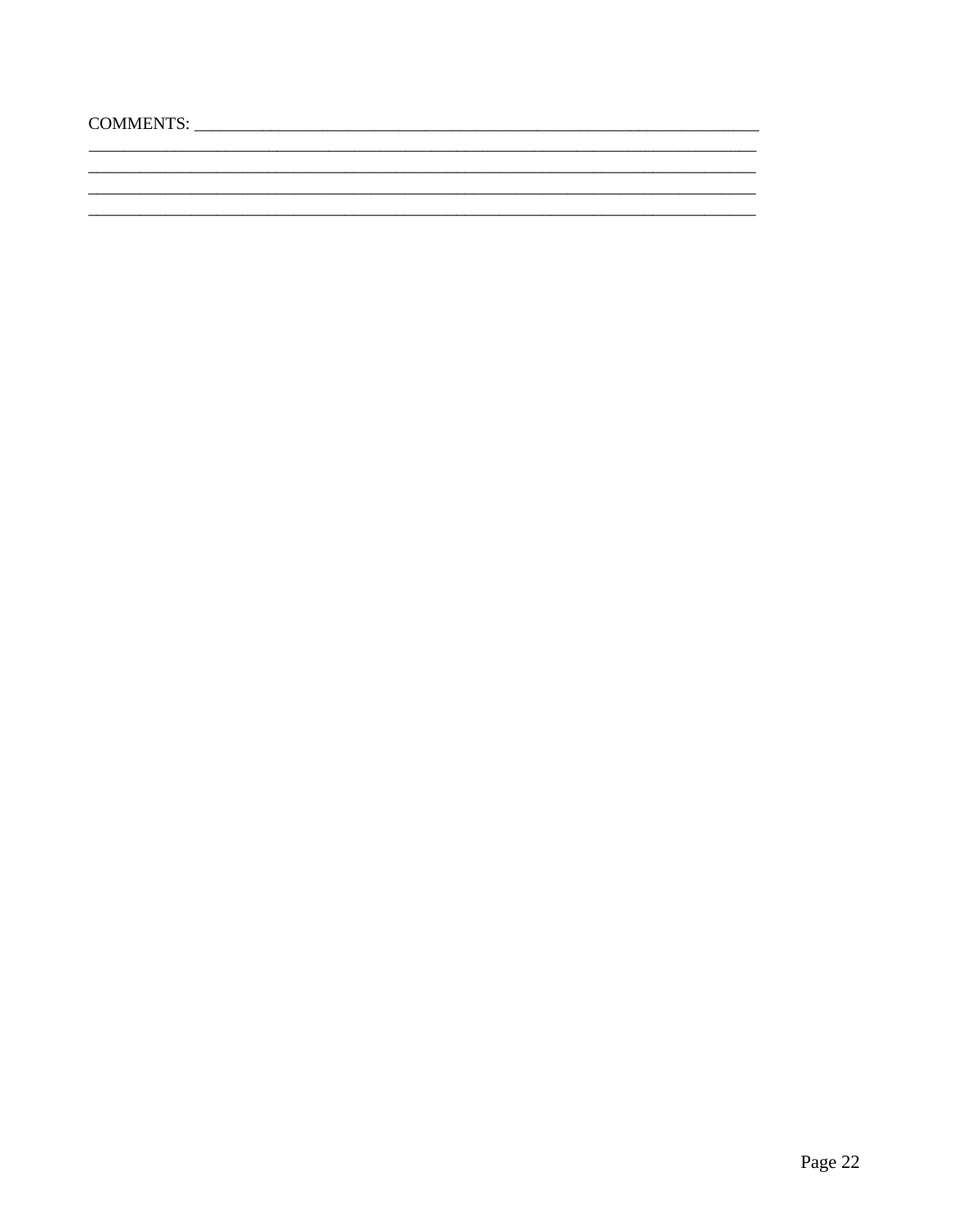#### $\overline{F}$ . PROJECT CHANGE ORDER

To: OTPCA ARC Date: \_\_\_\_\_\_\_\_\_\_\_

 $\frac{1}{2}$ 

Brief description of change(s) from ARC approved plans. (Attach revised or marked up plans for proposed change)

| Owner:            |        |
|-------------------|--------|
|                   |        |
|                   | Phone: |
|                   |        |
|                   |        |
| <b>Builder:</b>   |        |
|                   |        |
|                   | Phone: |
|                   |        |
|                   |        |
| <b>Architect:</b> |        |
|                   |        |
|                   |        |
| Phone:            |        |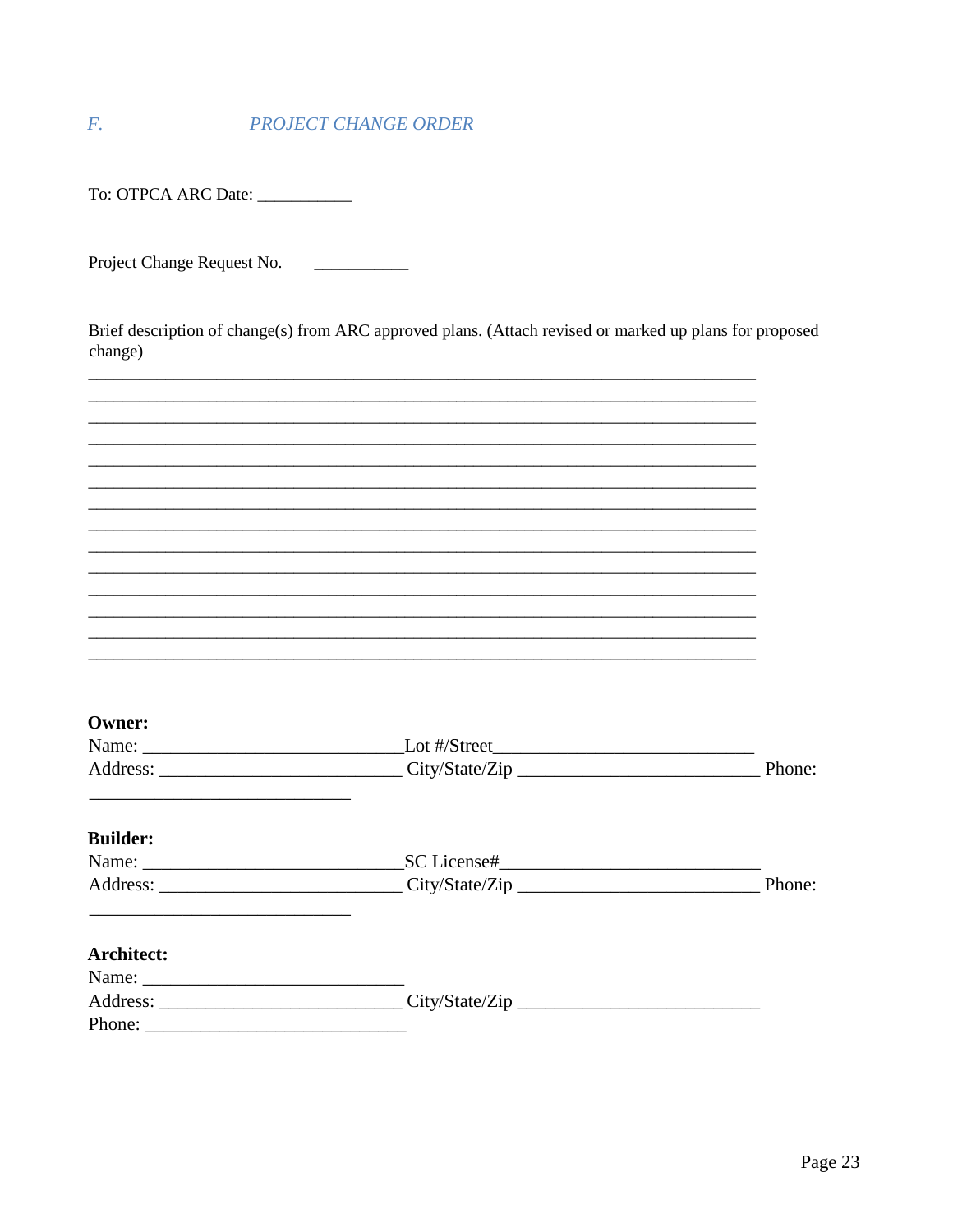#### CHANGE OR MODIFICATION TO EXISTING RESIDENCE

To: OTPCA ARC Date: \_\_\_\_\_\_\_\_\_\_

 $\overline{G}$ .

Brief description of change(s) from OTPCA ARC approved plans. (Attach revised or marked up plans for proposed change)

| <b>Owner:</b>     |        |
|-------------------|--------|
|                   |        |
|                   |        |
|                   |        |
|                   |        |
|                   |        |
| <b>Builder:</b>   |        |
|                   |        |
|                   | Phone: |
|                   |        |
| <b>Architect:</b> |        |
|                   |        |
|                   | Phone: |
|                   |        |